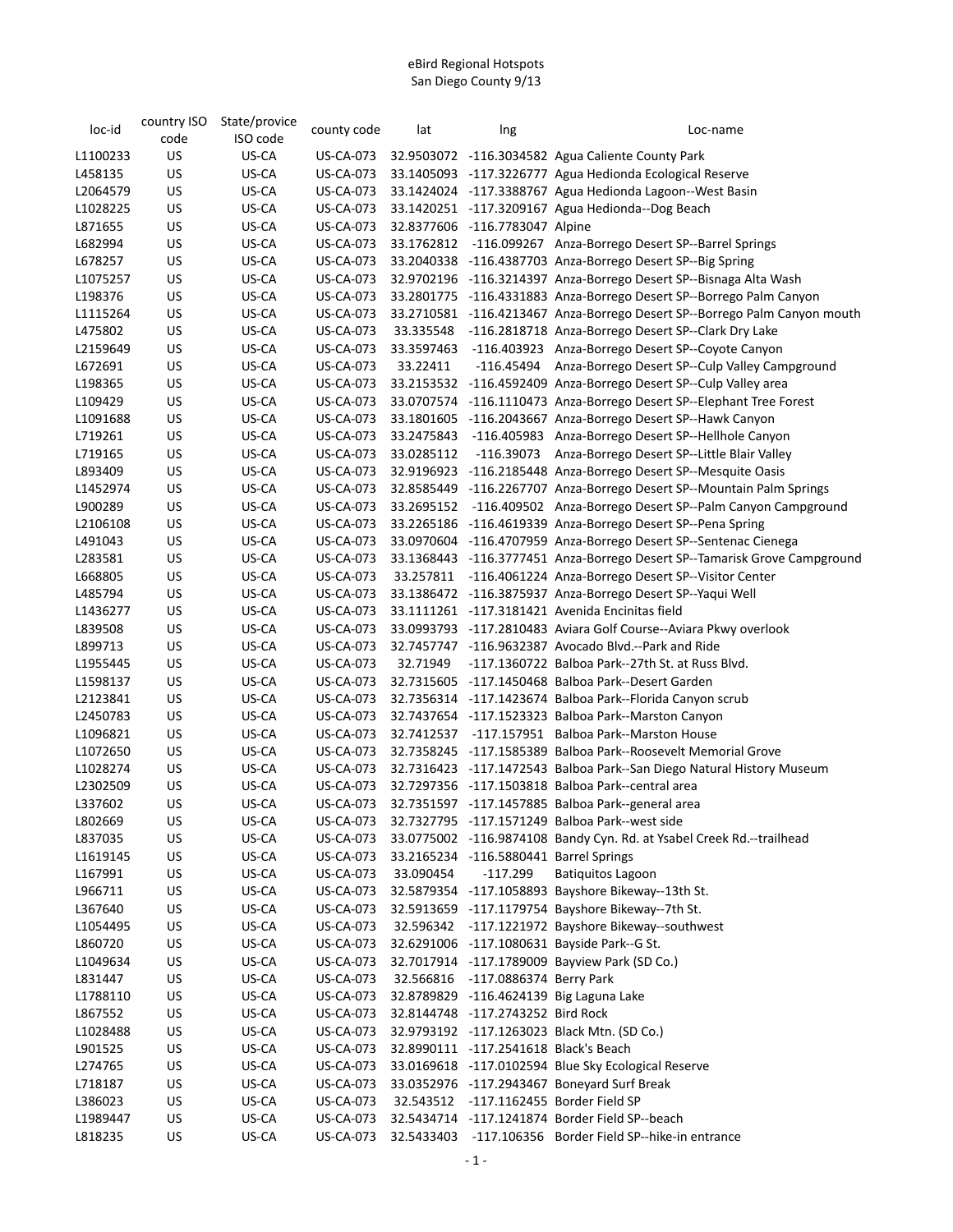| loc-id   | country ISO<br>code | State/provice<br>ISO code | county code      | lat        | Ing                                     | Loc-name                                                                          |
|----------|---------------------|---------------------------|------------------|------------|-----------------------------------------|-----------------------------------------------------------------------------------|
| L719260  | US                  | US-CA                     | US-CA-073        |            |                                         | 33.2570006 -116.3779485 Borrego Springs--Hacienda Del Sol Motel                   |
| L470503  | US                  | US-CA                     | US-CA-073        |            |                                         | 33.2782339 -116.348691 Borrego Springs--Hawk Watch                                |
| L469969  | US                  | US-CA                     | <b>US-CA-073</b> |            |                                         | 33.2099136 -116.3291001 Borrego Springs--La Casa del Zorro                        |
| L675214  | US                  | US-CA                     | <b>US-CA-073</b> |            |                                         | 33.2427076 -116.3570166 Borrego Springs--Resort and Country Club                  |
| L465904  | US                  | US-CA                     | <b>US-CA-073</b> |            |                                         | 33.2598625 -116.361351 Borrego Springs--Roadrunner Club                           |
| L807220  | US                  | US-CA                     | <b>US-CA-073</b> |            |                                         | 33.2314725 -116.375041 Borrego Springs--Tilting T Dr.                             |
| L732067  | US                  | US-CA                     | <b>US-CA-073</b> |            |                                         | 33.2089621 -116.314702 Borrego Springs--WTP                                       |
| L1296452 | US                  | US-CA                     | <b>US-CA-073</b> |            |                                         | 33.2485758 -116.2949717 Borrego Springs--landfill                                 |
| L385874  | US                  | US-CA                     | <b>US-CA-073</b> |            |                                         | 33.2480745 -116.3119898 Borrego Valley                                            |
| L697562  | US                  | US-CA                     | US-CA-073        |            |                                         | 33.2351758 -116.3197231 Borrego Valley--Mesquite Bosque                           |
| L807259  | US                  | US-CA                     | <b>US-CA-073</b> |            |                                         | 33.2187281 -116.3022137 Borrego Valley--Sink                                      |
| L820923  | US                  | US-CA                     | <b>US-CA-073</b> | 33.2076695 |                                         | -117.22013 Brengle Terrace Park                                                   |
| L1408227 | US                  | US-CA                     | <b>US-CA-073</b> |            |                                         | 32.6489881 -117.0973811 Broadway Slough                                           |
| L631083  | US                  | US-CA                     | <b>US-CA-073</b> |            |                                         | 33.1769009 -117.3684025 Buccaneer Park                                            |
| L907431  | US                  | US-CA                     | <b>US-CA-073</b> |            |                                         | 32.7128837 -116.4949733 Buckman Springs Rd.--riparian area pullout                |
| L464545  | US                  | US-CA                     | <b>US-CA-073</b> |            |                                         | 33.2076695 -117.3475885 Buddy Todd Park                                           |
| L820520  | US                  | US-CA                     | <b>US-CA-073</b> |            |                                         | 33.1684773 -117.358017 Buena Vista Lagoon--Outer Lagoon - west end                |
| L820519  | US                  | US-CA                     | US-CA-073        |            |                                         | 33.1692766 -117.3567885 Buena Vista Audubon Headquarters                          |
| L586478  | US                  | US-CA                     | <b>US-CA-073</b> |            |                                         | 33.1766764 -117.3469448 Buena Vista Lagoon                                        |
| L820544  | US                  | US-CA                     | <b>US-CA-073</b> |            |                                         | 33.1728419 -117.3542726 Buena Vista Lagoon--Horne St. overlook                    |
| L820574  | US                  | US-CA                     | <b>US-CA-073</b> |            |                                         | 33.1738432 -117.3462689 Buena Vista Lagoon--Jefferson St. overlook (dirt pullout) |
| L820619  | US                  | US-CA                     | <b>US-CA-073</b> |            |                                         | 33.1701387 -117.3491442 Buena Vista Lagoon--Jefferson St. overlook (empty lot)    |
| L820637  | US                  | US-CA                     | <b>US-CA-073</b> |            |                                         | 33.1797115 -117.3458183 Buena Vista Lagoon--Vista Way pullout                     |
| L300800  | US                  | US-CA                     | <b>US-CA-073</b> |            |                                         | 33.1536111 -117.2436111 Buena Vista Park (SD Co.)                                 |
| L491040  | US                  | US-CA                     | <b>US-CA-073</b> |            |                                         | 32.9778881 -116.436646 Butterfield Ranch                                          |
| L280562  | US                  | US-CA                     | <b>US-CA-073</b> |            | 32.6726885 -117.2410029 Cabrillo NM     |                                                                                   |
| L1588398 | US                  | US-CA                     | <b>US-CA-073</b> |            |                                         | 32.6726631 -117.2383423 Cabrillo NM--Bayside Trail                                |
| L743899  | US                  | US-CA                     | <b>US-CA-073</b> |            |                                         | 32.6735304 -117.2412564 Cabrillo NM--The Drip                                     |
| L745392  | US                  | US-CA                     | <b>US-CA-073</b> |            |                                         | 32.6738035 -117.2449136 Cabrillo NM--middle tidepool overlook                     |
| L770132  | US                  | US-CA                     | <b>US-CA-073</b> |            |                                         | 32.6681814 -117.2445166 Cabrillo NM--south tidepool overlook                      |
| L1135995 | US                  | US-CA                     | <b>US-CA-073</b> |            | 33.1711625 -117.2854686 Calavera Lake   |                                                                                   |
| L300655  | US                  | US-CA                     | <b>US-CA-073</b> |            | 33.1697222 -117.2888889 Calaveras Hills |                                                                                   |
| L2169539 | US                  | US-CA                     | <b>US-CA-073</b> |            |                                         | 33.0634648 -117.2320108 Calle Acervo Trail                                        |
| L718197  | US                  | US-CA                     | US-CA-073        |            |                                         | 33.2140966 -117.403636 Camp Pendleton--Del Mar Beach Channel                      |
| L777540  | US                  | US-CA                     | <b>US-CA-073</b> |            |                                         | 33.3141896 -117.4824607 Camp Pendleton--I-5 Viewpoint                             |
| L392317  | US                  | US-CA                     | <b>US-CA-073</b> |            |                                         | 33.329094 -117.3227406 Camp Pendleton--Lake O'Neill                               |
| L109350  | US                  | US-CA                     | <b>US-CA-073</b> |            |                                         | 33.3097862 -117.3481219 Camp Pendleton--Santa Margarita River                     |
| L1508089 | US                  | US-CA                     | <b>US-CA-073</b> |            |                                         | 33.2364073 -117.4012165 Camp Pendleton--Santa Margarita River - I-5 to Stuart     |
|          |                     |                           |                  |            |                                         | Mesa Rd.                                                                          |
| L885859  | US                  | US-CA                     | US-CA-073        |            |                                         | 33.2330161 -117.4143219 Camp Pendleton--Santa Margarita River mouth               |
| L416902  | US                  | US-CA                     | <b>US-CA-073</b> |            |                                         | 33.2768526 -117.4476199 Camp Pendleton--general location                          |
| L470827  | US                  | US-CA                     | <b>US-CA-073</b> |            |                                         | 32.7962309 -117.2246683 Campland on the Bay                                       |
| L1864557 | US                  | US-CA                     | <b>US-CA-073</b> |            |                                         | 32.7933895 -117.2239822 Campland on the Bay--jetty                                |
| L674299  | US                  | US-CA                     | <b>US-CA-073</b> |            | 32.6064975 -116.4765358 Campo           |                                                                                   |
| L854540  | US                  | US-CA                     | <b>US-CA-073</b> |            |                                         | 32.9401512 -117.1327114 Canyonside Community Park                                 |
| L1610235 | US                  | US-CA                     | <b>US-CA-073</b> |            |                                         | 33.2117358 -117.3815077 Capistrano Park                                           |
| L715890  | US                  | US-CA                     | <b>US-CA-073</b> |            | 33.0150692 -117.2810268 Cardiff Reef    |                                                                                   |
| L818223  | US                  | US-CA                     | <b>US-CA-073</b> |            | 33.0047227 -117.2785378 Cardiff SB      |                                                                                   |
| L2144612 | US                  | US-CA                     | <b>US-CA-073</b> | 33.1049336 |                                         | -117.243598 Carlsbad (Violet-crowned Hummingbird 1996)                            |
| L739070  | US                  | US-CA                     | <b>US-CA-073</b> |            |                                         | 33.1263026 -117.3313236 Carlsbad Blvd. and Manzano Cliff overlook                 |
| L660898  | US                  | US-CA                     | <b>US-CA-073</b> |            | 33.1486905 -117.3474169 Carlsbad SB     |                                                                                   |
| L2064599 | US                  | US-CA                     | <b>US-CA-073</b> |            |                                         | 33.1461267 -117.3452121 Carlsbad SB--Tamarack parking                             |
| L2332959 | US                  | US-CA                     | <b>US-CA-073</b> |            |                                         | 32.9665911 -117.0914503 Carmel Mountain Ranch Community Park                      |
| L672680  | US                  | US-CA                     | <b>US-CA-073</b> | 32.757465  |                                         | -117.2168736 Channel Way (Mangrove Warbler dumpster)                              |
| L586792  | US                  | US-CA                     | <b>US-CA-073</b> |            |                                         | 32.7377432 -117.0615792 Chollas Heights Reservoir                                 |
| L1244686 | US                  | US-CA                     | <b>US-CA-073</b> |            |                                         | 32.6290387 -116.9340992 Chula Vista Olympic Training Center                       |
| L761539  | US                  | US-CA                     | <b>US-CA-073</b> | 32.6140372 |                                         | -117.110086 Chula Vista Wildlife Reserve (Restricted Access)                      |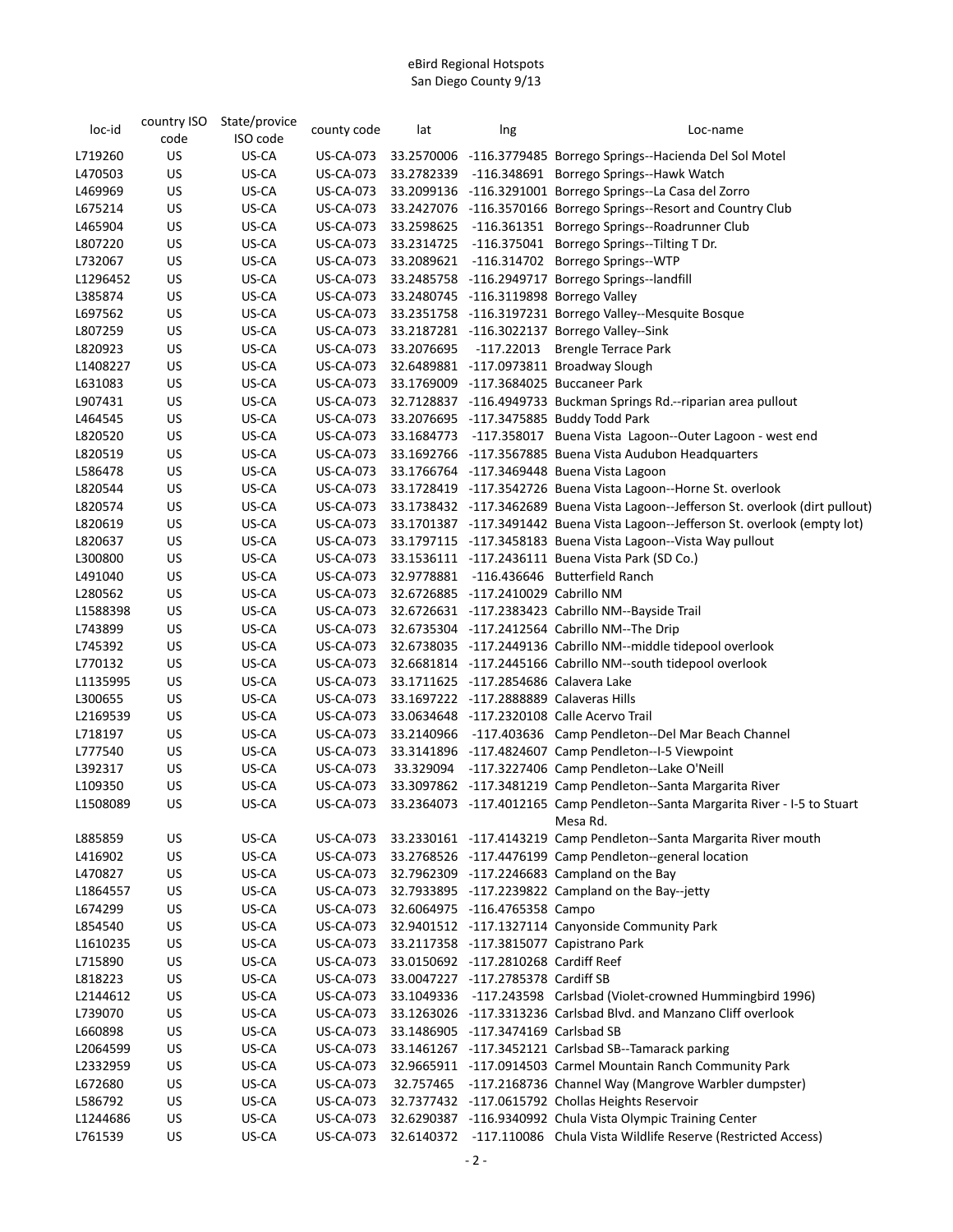| loc-id   | country ISO | State/provice | county code      | lat      | Ing                                  | Loc-name                                                                       |
|----------|-------------|---------------|------------------|----------|--------------------------------------|--------------------------------------------------------------------------------|
|          | code        | ISO code      |                  |          |                                      |                                                                                |
| L904263  | US          | US-CA         | <b>US-CA-073</b> |          | 32.7149847 -117.1562934 Church Lofts |                                                                                |
| L447738  | US          | US-CA         | <b>US-CA-073</b> |          |                                      | 32.7282307 -116.4849043 Cleveland NF--Boulder Oaks Campground                  |
| L907432  | US          | US-CA         | <b>US-CA-073</b> |          |                                      | 32.9248069 -116.4820719 Cleveland NF--Pioneer Mail Trailhead                   |
| L725398  | US          | US-CA         | <b>US-CA-073</b> |          |                                      | 32.8613306 -116.6733885 Cleveland NF--Viejas Grade Rd.                         |
| L1027612 | US          | US-CA         | <b>US-CA-073</b> |          |                                      | 33.3444394 -116.8822575 Cleveland National Forest--Fry Creek Campground        |
| L725175  | US          | US-CA         | <b>US-CA-073</b> |          |                                      | 32.8435593 -117.2807372 Coast Boulevard Park                                   |
| L2054950 | US          | US-CA         | <b>US-CA-073</b> |          | 32.7479359 -117.2360516 Collier Park |                                                                                |
| L2023619 | US          | US-CA         | US-CA-073        |          |                                      | 32.6867888 -117.1935198 Coranado Dog Beach                                     |
| L2018942 | US          | US-CA         | US-CA-073        |          |                                      | 32.5797216 -117.0885086 Coronado Ave. pond                                     |
| L777497  | US          | US-CA         | <b>US-CA-073</b> |          |                                      | 32.6882565 -117.1545553 Coronado Bay Bridge                                    |
| L1779056 | US          | US-CA         | <b>US-CA-073</b> |          |                                      | 32.6790278 -117.1796072 Coronado Beach                                         |
| L719263  | <b>US</b>   | US-CA         | <b>US-CA-073</b> |          |                                      | 32.6987303 -117.1690607 Coronado Ferry Landing                                 |
| L1073141 | US          | US-CA         | <b>US-CA-073</b> |          |                                      | 32.6914566 -117.1770784 Coronado Public Library                                |
| L1408164 | US          | US-CA         | <b>US-CA-073</b> |          |                                      | 32.6915374 -117.1643129 Coronado--Tidelands Park                               |
| L563989  | US          | US-CA         | <b>US-CA-073</b> |          |                                      | 33.0496536 -117.2915196 Cottonwood Creek Park                                  |
| L2263339 | US          | US-CA         | <b>US-CA-073</b> |          |                                      | 33.0482964 -117.2951328 Cottonwood Creek Park--west                            |
| L921956  | US          | US-CA         | <b>US-CA-073</b> |          |                                      | 32.7491315 -116.9080067 Cottonwood Golf Club                                   |
| L771902  | US          | US-CA         | <b>US-CA-073</b> |          |                                      | 32.9577974 -117.2543335 Crest Canyon OSP                                       |
| L2211366 | US          | US-CA         | <b>US-CA-073</b> |          |                                      | 32.8283255 -116.8565297 Crestridge Ecological Reserve--Horsemill Rd. access    |
| L2095537 | <b>US</b>   | US-CA         | <b>US-CA-073</b> |          |                                      | 32.8151046 -116.8731245 Crestridge Ecological Reserve--La Crest Heights access |
| L1296456 | US          | US-CA         | <b>US-CA-073</b> |          | 32.7818434 -117.2339058 Crown Point  |                                                                                |
| L586474  | US          | US-CA         | US-CA-073        |          |                                      | 32.9589861 -116.5616803 Cuyamaca Rancho SP                                     |
| L964223  | US          | US-CA         | <b>US-CA-073</b> |          |                                      | 32.9660312 -116.5956182 Cuyamaca Rancho SP--Azalea Glen Trail                  |
| L2371468 | US          | US-CA         | <b>US-CA-073</b> |          |                                      | 32.9457119 -116.5698262 Cuyamaca Rancho SP--Cold Stream Trail                  |
| L109333  | US          | US-CA         | <b>US-CA-073</b> |          |                                      | 32.9471741 -116.6063118 Cuyamaca Rancho SP--Cuyamaca Peak                      |
| L796472  | US          | US-CA         | US-CA-073        |          |                                      | 32.9066362 -116.5804017 Cuyamaca Rancho SP--Green Valley Campground            |
| L417539  | US          | US-CA         | <b>US-CA-073</b> |          |                                      | 32.9043342 -116.5668122 Cuyamaca Rancho SP--Harvey Moore Trail                 |
| L1089043 | US          | US-CA         | <b>US-CA-073</b> |          |                                      | 32.9157941 -116.5695655 Cuyamaca Rancho SP--Japacha area                       |
| L2371474 | US          | US-CA         | <b>US-CA-073</b> |          |                                      | 32.9775101 -116.5790713 Cuyamaca Rancho SP--Marty Minshall Trail               |
| L672693  | US          | US-CA         | <b>US-CA-073</b> | 32.95894 |                                      | -116.58077 Cuyamaca Rancho SP--Paso Picacho Campground                         |
| L796476  | US          | US-CA         | US-CA-073        |          |                                      | 32.9833511 -116.5692973 Cuyamaca Rancho SP--Stonewall Mine                     |
| L2106965 | US          | US-CA         | US-CA-073        |          |                                      | 32.9607861 -116.5715075 Cuyamaca Rancho SP--Stonewall Peak                     |
| L874751  | US          | US-CA         | <b>US-CA-073</b> |          |                                      | 32.9104373 -116.5737444 Cuyamaca Rancho SP--Sweetwater pullout                 |
| L738459  | US          | US-CA         | US-CA-073        |          |                                      | 32.9284607 -116.559891 Cuyamaca Rancho SP--Visitor Center                      |
| L1586420 | US          | US-CA         | <b>US-CA-073</b> |          |                                      | 32.9350451 -116.5740796 Cuyamaca Rancho SP--W Mesa Loop Fire Rd.               |
| L739059  | US          | US-CA         | US-CA-073        |          |                                      | 33.0469602 -117.2976029 D St. Surfbreak Overlook                               |
| L1887641 | US          | US-CA         | US-CA-073        |          |                                      | 32.5534269 -117.0624066 Dairy Mart Rd.--general area                           |
| L469000  | US          | US-CA         | <b>US-CA-073</b> |          |                                      | 32.5550156 -117.0650527 Dairy Mart Rd.--main pond                              |
| L247085  | US          | US-CA         | <b>US-CA-073</b> |          |                                      | 32.5492399 -117.0589399 Dairy Mart Rd.--sod farms                              |
| L1887640 | US          | US-CA         | US-CA-073        |          |                                      | 32.5517128 -117.0634152 Dairy Mart Rd.--south pond                             |
| L300686  | US          | US-CA         | <b>US-CA-073</b> |          | 33.1841667 -117.0577778 Daley Ranch  |                                                                                |
| L448086  | US          | US-CA         | US-CA-073        |          | 33.4008859 -117.2504711 De Luz Rd.   |                                                                                |
| L1310223 | US          | US-CA         | <b>US-CA-073</b> |          |                                      | 33.2851013 -116.3910746 DeAnza Country Club                                    |
| L1284797 | US          | US-CA         | US-CA-073        |          |                                      | 32.9705076 -117.2655773 Del Mar Public Works                                   |
| L731803  | US          | US-CA         | <b>US-CA-073</b> |          |                                      | 32.9759981 -117.2628736 Del Mar Racetrack                                      |
| L716363  | US          | US-CA         | US-CA-073        |          |                                      | 32.6587429 -117.1546412 Delta Beach Mudflats                                   |
| L820636  | US          | US-CA         | <b>US-CA-073</b> |          |                                      | 33.2617061 -117.2011614 Dentro de Lomas Rd.                                    |
| L231604  | US          | US-CA         | <b>US-CA-073</b> |          |                                      | 33.1232599 -117.178321 Discovery Lake                                          |
| L1062918 | US          | US-CA         | US-CA-073        |          | 33.1615529 -117.0498848 Dixon Lake   |                                                                                |
| L965743  | US          | US-CA         | <b>US-CA-073</b> |          |                                      | 32.7561884 -117.2511657 Dog Beach & Mission Bay--South Jetty                   |
| L374449  | US          | US-CA         | <b>US-CA-073</b> |          |                                      | 32.9977944 -116.9402361 Dos Picos County Park                                  |
| L1171428 | US          | US-CA         | <b>US-CA-073</b> |          | 33.2507471 -116.7642403 E Grade Rd.  |                                                                                |
| L764103  | US          | US-CA         | <b>US-CA-073</b> |          |                                      | 32.8948312 -117.183609 El Camino Memorial Park                                 |
| L1872480 | US          | US-CA         | <b>US-CA-073</b> |          |                                      | 32.8727172 -116.7944527 El Capitan Reservoir                                   |
| L719265  | US          | US-CA         | <b>US-CA-073</b> |          |                                      | 32.8835417 -116.8127945 El Capitan Reservoir--dam area                         |
| L1266900 | US          | US-CA         | <b>US-CA-073</b> |          |                                      | 32.8922408 -116.8468738 El Monte County Park                                   |
| L2149097 | US          | US-CA         | <b>US-CA-073</b> |          |                                      | 32.8762668 -116.8675482 El Monte Rd.--fields                                   |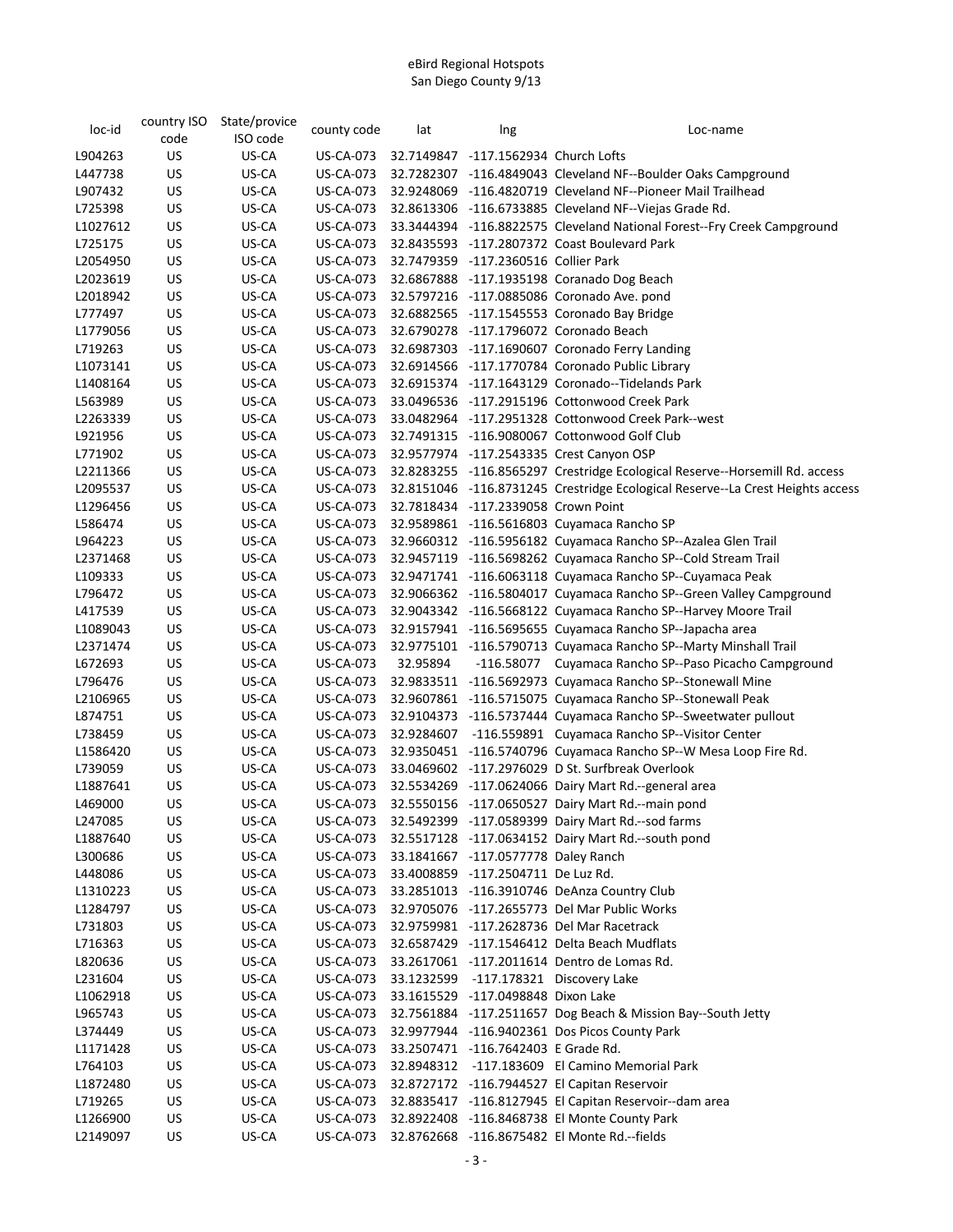| loc-id   | country ISO | State/provice | county code      | lat        | Ing                                    | Loc-name                                                            |
|----------|-------------|---------------|------------------|------------|----------------------------------------|---------------------------------------------------------------------|
|          | code        | ISO code      |                  |            |                                        |                                                                     |
| L1464713 | US          | US-CA         | US-CA-073        |            |                                        | 32.6357393 -117.0046493 El Rancho Del Rey Park                      |
| L1829901 | US          | US-CA         | <b>US-CA-073</b> | 32.705945  |                                        | -117.1676963 Embarcadero Marina Park North                          |
| L1060062 | US          | US-CA         | <b>US-CA-073</b> |            |                                        | 32.7038945 -117.1645975 Embarcadero Marina Park South               |
| L1487940 | US          | US-CA         | <b>US-CA-073</b> |            |                                        | 32.6080108 -117.1277937 Emory Cove and mudflats                     |
| L801710  | US          | US-CA         | <b>US-CA-073</b> |            |                                        | 33.0465465 -117.2905648 Encinitas Viewpoint Park                    |
| L1359445 | US          | US-CA         | <b>US-CA-073</b> |            |                                        | 33.0482218 -117.2261093 Escondido Creek at El Camino del Norte      |
| L601814  | US          | US-CA         | <b>US-CA-073</b> |            |                                        | 32.9808762 -117.2061825 Fairbanks Ranch                             |
| L634125  | US          | US-CA         | <b>US-CA-073</b> | 32.984728  |                                        | -117.203393 Fairview Horse Farm                                     |
| L867549  | US          | US-CA         | <b>US-CA-073</b> |            | 32.8079775 -117.2661498 False Point    |                                                                     |
| L246035  | US          | US-CA         | <b>US-CA-073</b> |            |                                        | 32.7509579 -117.2281166 Famosa Slough                               |
| L787015  | US          | US-CA         | <b>US-CA-073</b> |            |                                        |                                                                     |
|          |             |               |                  |            |                                        | 32.7542522 -117.2295392 Famosa Slough--North Channel                |
| L947059  | US          | US-CA         | <b>US-CA-073</b> |            |                                        | 32.8260683 -117.2739673 Fay Ave. Bike Path                          |
| L452002  | US          | US-CA         | <b>US-CA-073</b> |            |                                        | 33.081222 -117.0852685 Felicita County Park                         |
| L715897  | US          | US-CA         | <b>US-CA-073</b> |            |                                        | 32.7408115 -117.1441913 Florida Dr. at Upas St.                     |
| L241743  | US          | US-CA         | <b>US-CA-073</b> | 32.68582   |                                        | -117.2449932 Fort Rosecrans National Cemetery                       |
| L802199  | US          | US-CA         | <b>US-CA-073</b> | 32.6418097 |                                        | -117.083407 Friendship Park                                         |
| L820604  | US          | US-CA         | <b>US-CA-073</b> |            |                                        | 33.1651993 -117.3401749 Georgina Cole Library and Community Gardens |
| L1341268 | US          | US-CA         | <b>US-CA-073</b> |            |                                        | 32.6527409 -117.0449013 Glen Abbey Cemetery                         |
| L1909774 | US          | US-CA         | <b>US-CA-073</b> | 32.6748104 |                                        | -117.168138 Glorietta Bay Park                                      |
| L1440605 | US          | US-CA         | <b>US-CA-073</b> |            |                                        | 32.7207018 -117.1401114 Golden Hill Park                            |
| L2056847 | US          | US-CA         | <b>US-CA-073</b> |            |                                        | 32.6240884 -117.1292567 Grand Caribe Shoreline Park                 |
| L1291331 | US          | US-CA         | <b>US-CA-073</b> |            |                                        | 33.123643 -117.0833588 Grape Day Park                               |
| L796467  | US          | US-CA         | <b>US-CA-073</b> |            |                                        | 32.7067834 -117.1053314 Greenwood Cemetery (SD Co.)                 |
| L283345  | US          | US-CA         | <b>US-CA-073</b> |            |                                        | 33.2471763 -117.2729558 Guajome Regional Park                       |
| L815568  | US          | US-CA         | <b>US-CA-073</b> |            | 32.7257758 -117.1995735 Harbor Island  |                                                                     |
| L1984826 | US          | US-CA         | <b>US-CA-073</b> |            |                                        | 32.7242323 -117.1893489 Harbor Island--east end                     |
| L1989666 | US          | US-CA         | <b>US-CA-073</b> |            |                                        | 32.8310212 -117.2087239 Harris's Sparrow spot                       |
| L859369  | US          | US-CA         | <b>US-CA-073</b> |            |                                        | 32.784749 -116.9875824 Harry Griffin Park                           |
| L1032663 | US          | US-CA         | <b>US-CA-073</b> |            |                                        | 33.3150414 -117.2340828 Hellers Bend Preserve                       |
| L1837824 | US          | US-CA         | <b>US-CA-073</b> |            |                                        | 32.9002446 -117.1043631 Hendrix Park--pond                          |
| L2053109 | US          | US-CA         | <b>US-CA-073</b> |            |                                        | 33.2554642 -116.7593627 Henshaw Scenic Vista                        |
| L1409516 | US          | US-CA         | <b>US-CA-073</b> |            |                                        | 32.6247635 -116.9974609 Heritage Park (SD Co)                       |
| L1207150 | US          | US-CA         | <b>US-CA-073</b> | 32.7520912 |                                        | -117.189467 Heritage Park (SD Co.)                                  |
| L1989213 | US          | US-CA         | <b>US-CA-073</b> | 32.817093  |                                        | -117.2728193 Hermosa Park                                           |
| L857789  | US          | US-CA         | <b>US-CA-073</b> | 32.9970889 | -117.005712 High Valley                |                                                                     |
| L2067120 | US          | US-CA         | <b>US-CA-073</b> | 32.628605  | -117.0632958 Hilltop Park              |                                                                     |
| L1266088 | US          | US-CA         | <b>US-CA-073</b> |            |                                        | 32.6769507 -116.8251801 Hollenbeck Canyon                           |
| L731800  | US          | US-CA         | <b>US-CA-073</b> |            |                                        | 33.0449412 -117.2976029 Hollywood Squares Surfbreak                 |
| L820515  | US          | US-CA         | <b>US-CA-073</b> |            |                                        | 33.1771702 -117.3414195 Hospital Grove Park                         |
| L1157534 | US          | US-CA         | <b>US-CA-073</b> |            |                                        |                                                                     |
|          |             | US-CA         |                  |            |                                        | 32.8953356 -116.5785456 Hwy 79 at E. Mesa Fire Rd.                  |
| L878621  | US          |               | US-CA-073        |            |                                        | 33.2729866 -117.4442768 I-5--Aliso Creek Rest Area                  |
| L1608857 | US          | US-CA         | US-CA-073        |            |                                        | 32.7577639 -116.4839044 I-8--Buckman Springs Rest Area              |
| L241906  | US          | US-CA         | US-CA-073        |            |                                        | 32.5795951 -117.1354308 Imperial Beach Pier                         |
| L586477  | US          | US-CA         | US-CA-073        |            |                                        | 32.5752336 -117.1239299 Imperial Beach Sports Park                  |
| L281004  | US          | US-CA         | US-CA-073        |            |                                        | 32.5821772 -117.1224115 Imperial Beach area                         |
| L802205  | US          | US-CA         | <b>US-CA-073</b> |            |                                        | 32.589696 -117.1323348 Imperial Beach--Camp Surf                    |
| L1320876 | US          | US-CA         | US-CA-073        |            |                                        | 33.0969346 -116.6669941 Inaja Memorial Park                         |
| L526374  | US          | US-CA         | <b>US-CA-073</b> |            |                                        | 33.0732388 -117.2818422 Indian Head Canyon                          |
| L827977  | US          | US-CA         | US-CA-073        |            | 32.6196028 -117.1005798 J St. mudflats |                                                                     |
| L1274317 | US          | US-CA         | US-CA-073        |            |                                        | 33.1323494 -117.1411657 Jack's Pond Park                            |
| L560027  | US          | US-CA         | <b>US-CA-073</b> |            | 32.6198581 -116.1905479 Jacumba        |                                                                     |
| L1887166 | US          | US-CA         | <b>US-CA-073</b> | 32.617676  |                                        | -116.191751 Jacumba Hot Springs Wetland                             |
| L801111  | US          | US-CA         | <b>US-CA-073</b> | 33.0784911 | -116.600912 Julian                     |                                                                     |
| L1405540 | US          | US-CA         | <b>US-CA-073</b> | 33.077307  |                                        | -116.6016152 Julian--The Birdwatcher shop                           |
| L578613  | US          | US-CA         | US-CA-073        | 32.812634  |                                        | -117.2375536 Kate O. Sessions Park                                  |
| L686898  | US          | US-CA         | <b>US-CA-073</b> |            |                                        | 32.8021376 -117.1672153 Kearny Mesa Park                            |
| L2053103 | US          | US-CA         | <b>US-CA-073</b> |            |                                        | 33.3034188 -116.8510057 Kica Mik Overlook                           |
|          |             |               |                  |            |                                        |                                                                     |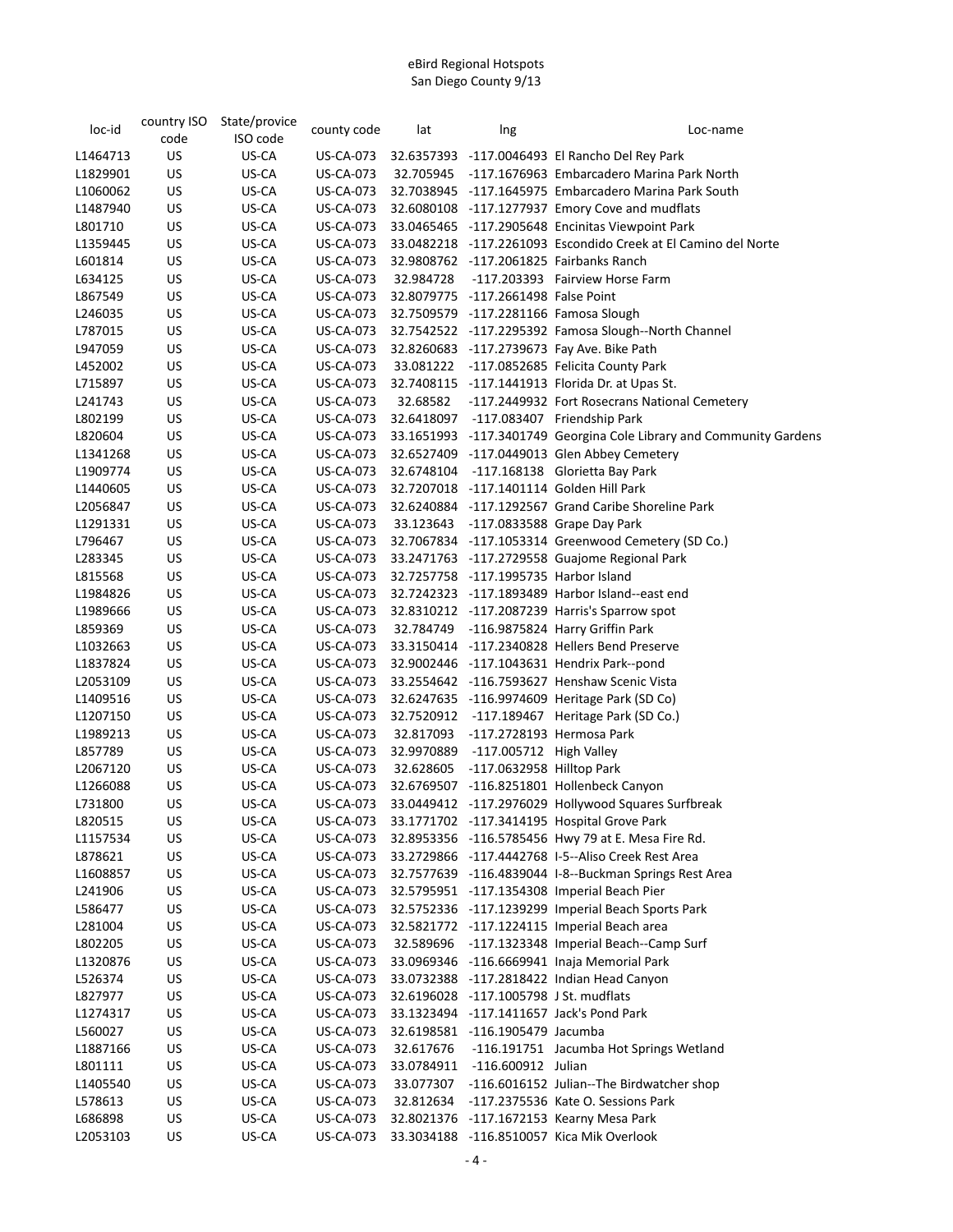| loc-id   | country ISO | State/provice | county code      | lat        | Ing                                   | Loc-name                                                                |
|----------|-------------|---------------|------------------|------------|---------------------------------------|-------------------------------------------------------------------------|
|          | code        | ISO code      |                  |            |                                       |                                                                         |
| L281194  | US          | US-CA         | <b>US-CA-073</b> |            |                                       | 33.079221 -117.0626417 Kit Carson Park                                  |
| L638321  | US          | US-CA         | US-CA-073        |            |                                       | 33.0787521 -117.0617616 Kit Carson Park--Sand Lake                      |
| L587757  | US          | US-CA         | <b>US-CA-073</b> |            |                                       | 32.777213 -116.4476485 Kitchen Creek Rd.--Cibbets Flat Campground       |
| L1443334 | US          | US-CA         | <b>US-CA-073</b> |            |                                       | 32.7205648 -116.4657279 Kitchen Creek Rd.--Fire Station                 |
| L1435041 | US          | US-CA         | US-CA-073        |            |                                       | 32.7477333 -116.4514766 Kitchen Creek Rd.--Pacific Crest Trail pullout  |
| L716235  | US          | US-CA         | US-CA-073        |            |                                       | 32.7533636 -116.4518808 Kitchen Creek Rd.--Yellow Rose Spring           |
| L740690  | US          | US-CA         | <b>US-CA-073</b> |            |                                       | 32.7690444 -116.4506883 Kitchen Creek Rd.--lower                        |
| L305004  | <b>US</b>   | US-CA         | <b>US-CA-073</b> |            |                                       | 32.7247582 -116.4647545 Kitchen Creek Rd.--near I-8                     |
| L738440  | US          | US-CA         | <b>US-CA-073</b> |            |                                       | 32.7867371 -116.4495899 Kitchen Creek Rd.--south gate                   |
| L738446  | US          | US-CA         | <b>US-CA-073</b> |            |                                       | 32.7817988 -116.4484014 Kitchen Creek Rd.--trail between camp & hairpin |
| L738449  | US          | US-CA         | <b>US-CA-073</b> |            |                                       | 32.8381305 -116.4510655 Kitchen Creek Rd.--upper                        |
| L1418640 | US          | US-CA         | <b>US-CA-073</b> |            |                                       | 33.0345734 -117.2371805 La Bajada Fleld (restricted access)             |
| L715140  | US          | US-CA         | <b>US-CA-073</b> |            |                                       | 32.847496 -117.2785592 La Jolla Children's Pool                         |
| L626331  | US          | US-CA         | US-CA-073        |            | 32.8497658 -117.2700174 La Jolla Cove |                                                                         |
| L2245523 | US          | US-CA         | US-CA-073        |            |                                       | 32.8433209 -117.2598489 La Jolla Natural Park                           |
| L716317  | US          | US-CA         | US-CA-073        |            |                                       | 32.8580427 -117.2564012 La Jolla Shores Park                            |
| L725389  | US          | US-CA         | <b>US-CA-073</b> |            |                                       | 32.853056 -117.3865155 La Jolla--offshore waters (SD Co.)               |
| L870992  | US          | US-CA         | US-CA-073        |            |                                       | 32.7783363 -116.3978233 La Posta Truck Trail                            |
| L1494358 | US          | US-CA         | <b>US-CA-073</b> |            |                                       | 32.6337809 -117.1067862 Lagoon Dr.--mudflats                            |
| L1113334 | US          | US-CA         | <b>US-CA-073</b> |            |                                       | 32.8899663 -116.4492631 Laguna Campground                               |
| L109335  | US          | US-CA         | <b>US-CA-073</b> |            | 32.8731356 -116.4207888 Laguna Mtn.   |                                                                         |
| L437030  | US          | US-CA         | <b>US-CA-073</b> |            |                                       | 32.8582741 -116.4334725 Laguna Mtns.--Agua Dulce Creek                  |
| L800393  | US          | US-CA         | <b>US-CA-073</b> |            |                                       | 32.8605421 -116.4162881 Laguna Mtns.--Burnt Rancheria Campground        |
| L1135709 | US.         | US-CA         | <b>US-CA-073</b> |            |                                       | 32.8962793 -116.4489815 Laguna Mtns.--Desert View Overlook              |
| L977781  | US          | US-CA         | <b>US-CA-073</b> |            |                                       | 32.8547696 -116.4202309 Laguna Mtns.--Desert View Road                  |
| L731796  | US          | US-CA         | <b>US-CA-073</b> |            |                                       | 32.8571939 -116.4236534 Laguna Mtns.--Red-tail roost                    |
| L855686  | US          | US-CA         | <b>US-CA-073</b> |            |                                       | 32.8673324 -116.459713 Laguna Mtns.--Sunset Trail                       |
| L715895  | US          | US-CA         | <b>US-CA-073</b> |            |                                       | 32.8679137 -116.4188629 Laguna Mtns.--Visitor Center                    |
| L738465  | US          | US-CA         | <b>US-CA-073</b> |            |                                       | 32.8489561 -116.4309973 Laguna Mtns.--Wooded Hill                       |
| L241746  | US          | US-CA         | US-CA-073        |            |                                       | 32.9880758 -116.5812492 Lake Cuyamaca                                   |
| L109462  | US          | US-CA         | <b>US-CA-073</b> |            |                                       | 33.2414872 -116.7566872 Lake Henshaw                                    |
| L109463  | US          | US-CA         | <b>US-CA-073</b> | 33.063     | -117.119                              | Lake Hodges--Del Dios area                                              |
| L192475  | US          | US-CA         | US-CA-073        |            |                                       | 33.0498245 -117.0799255 Lake Hodges--Rancho Bernardo area               |
| L911943  | US          | US-CA         | <b>US-CA-073</b> |            |                                       | 33.0572433 -117.0734453 Lake Hodges--footbridge                         |
| L209470  | US          | US-CA         | <b>US-CA-073</b> |            |                                       | 32.8595763 -116.8870025 Lake Jennings Park                              |
| L718190  | US          | US-CA         | <b>US-CA-073</b> |            | 32.9164133 -117.0949459 Lake Miramar  |                                                                         |
| L716316  | US          | US-CA         | <b>US-CA-073</b> |            |                                       | 32.6848252 -116.5303302 Lake Morena County Park                         |
| L234718  | US          | US-CA         | <b>US-CA-073</b> |            | 32.7867856 -117.0431489 Lake Murray   |                                                                         |
| L961760  | US          | US-CA         | <b>US-CA-073</b> |            |                                       | 32.7884471 -117.0464516 Lake Murray--Cowles Point                       |
| L2416340 | US          | US-CA         | <b>US-CA-073</b> | 33.0058384 |                                       | -117.012527 Lake Poway Park                                             |
| L209171  | US          | US-CA         | <b>US-CA-073</b> | 33.1236649 |                                       | -117.207616 Lake San Marcos                                             |
| L923092  | US          | US-CA         | US-CA-073        |            |                                       | 33.1116737 -116.7843246 Lake Sutherland                                 |
| L2416380 | US          | US-CA         | US-CA-073        |            |                                       | 32.9185388 -117.088294 Lake View Park                                   |
| L854273  | <b>US</b>   | US-CA         | US-CA-073        |            |                                       | 33.1729766 -116.9958115 Lake Wohlford                                   |
| L1052795 | US          | US-CA         | <b>US-CA-073</b> |            |                                       | 32.8542468 -116.9526601 Lakeside Baseball Park                          |
| L1855940 | US          | US-CA         | US-CA-073        |            |                                       | 32.8433002 -116.9122372 Lakeside Linkage Preserve                       |
| L777514  | US          | US-CA         | <b>US-CA-073</b> |            |                                       | 32.5438286 -117.0422459 Las Americas Mall                               |
| L1449336 | <b>US</b>   | US-CA         | <b>US-CA-073</b> |            |                                       | 33.1717909 -117.1834183 Las Pasos Pond and adjacent coastal sage        |
| L1289621 | <b>US</b>   | US-CA         | US-CA-073        |            |                                       | 32.7377645 -117.209267 Liberty Station walking trails                   |
| L208280  | US          | US-CA         | US-CA-073        |            | 32.8583295 -116.9170833 Lindo Lake    |                                                                         |
| L820627  | US          | US-CA         | <b>US-CA-073</b> |            |                                       | 33.2633792 -117.2238207 Little Gopher Canyon Rd.                        |
| L638553  | <b>US</b>   | US-CA         | <b>US-CA-073</b> |            | 33.3609404 -117.2045651 Live Oak Park |                                                                         |
| L774502  | US          | US-CA         | <b>US-CA-073</b> |            |                                       | 32.9668847 -117.1831584 Lopelia Meadows Pl .-- open field               |
| L721848  | US          | US-CA         | <b>US-CA-073</b> |            | 32.9095681 -117.1928358 Lopez Canyon  |                                                                         |
| L2246100 | US          | US-CA         | <b>US-CA-073</b> |            |                                       | 32.8768608 -116.4327668 Los Huecos Rd.                                  |
| L2235766 | US          | US-CA         | <b>US-CA-073</b> |            |                                       | 33.357684 -117.2454071 Los Jilgueros Preserve                           |
| L338263  | <b>US</b>   | US-CA         | US-CA-073        |            |                                       | 32.9395389 -117.1736526 Los Penasquitos Cyn. Preserve                   |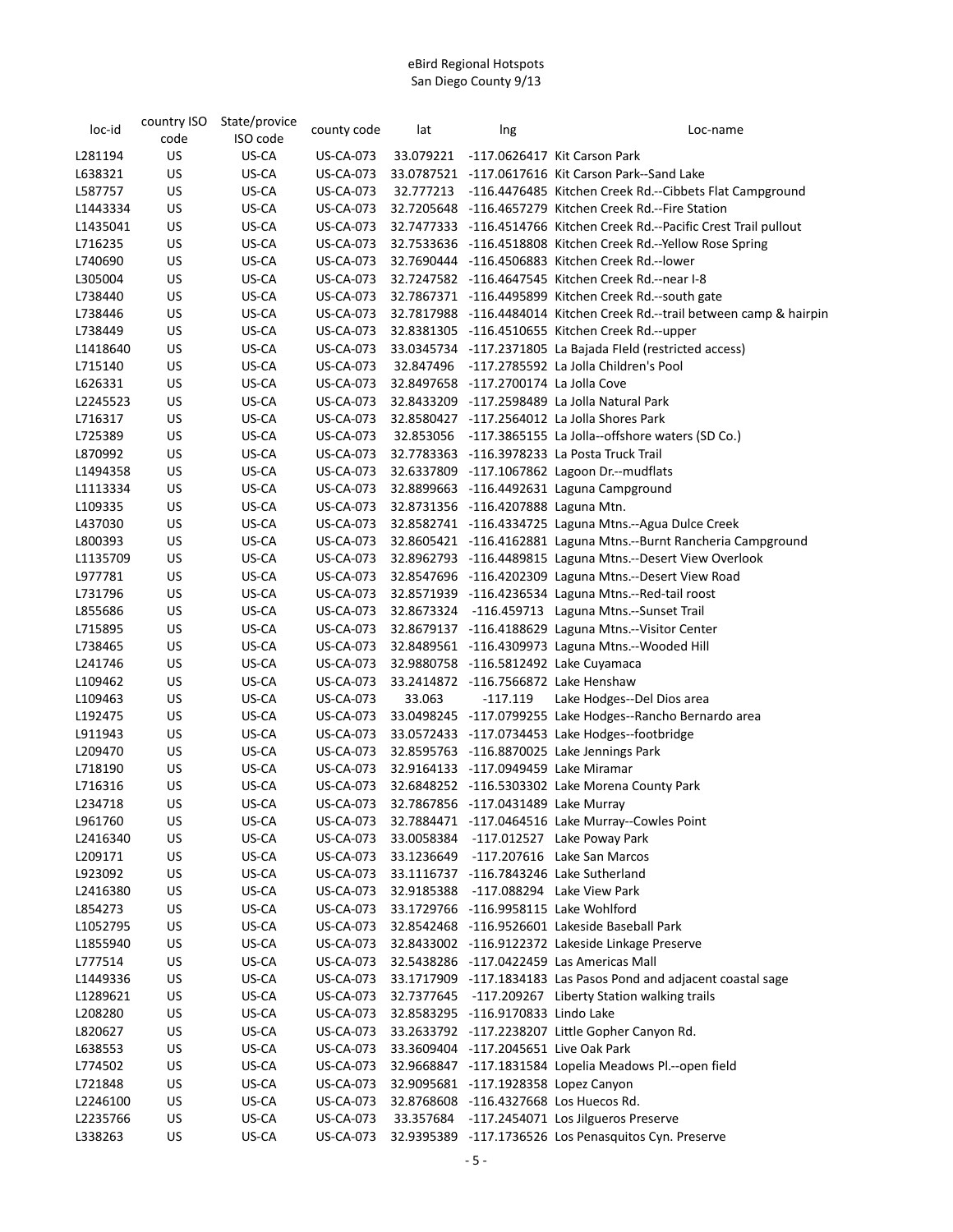| loc-id   | country ISO<br>code | State/provice<br>ISO code | county code                   | lat       | Ing                                 | Loc-name                                                                                 |
|----------|---------------------|---------------------------|-------------------------------|-----------|-------------------------------------|------------------------------------------------------------------------------------------|
| L870246  | US                  | US-CA                     | US-CA-073                     |           |                                     | 32.9383503 -117.1523559 Los Penasquitos Cyn. Preserve--Camino Del Sur south              |
| L698153  | US                  | US-CA                     | US-CA-073                     |           |                                     | 32.9433566 -117.1491051 Los Penasquitos Cyn. Preserve--east                              |
| L1989101 | US                  | US-CA                     | <b>US-CA-073</b>              |           |                                     | 32.9343704 -117.2599339 Los Penasquitos Lagoon--mouth                                    |
| L511883  | US                  | US-CA                     | <b>US-CA-073</b>              |           |                                     | 32.932608 -117.2582329 Los Penasquitos Marsh Preserve                                    |
| L764098  | US                  | US-CA                     | <b>US-CA-073</b>              |           |                                     | 32.9325739 -117.2523218 Los Penasquitos Marsh Preserve--Carmel Valley Rd.                |
|          |                     |                           |                               |           |                                     | pullout                                                                                  |
| L725190  | US                  | US-CA                     | <b>US-CA-073</b>              |           |                                     | 32.7947785 -116.759541 Loveland Reservoir                                                |
| L716927  | US                  | US-CA                     | <b>US-CA-073</b>              |           |                                     | 32.6188144 -116.9336003 Lower Otay Reservoir--Launch Facility                            |
| L716937  | US                  | US-CA                     | <b>US-CA-073</b>              | 32.64494  |                                     | -116.9304943 Lower Otay Reservoir--north end                                             |
| L1901698 | US                  | US-CA                     | <b>US-CA-073</b>              |           | 32.8444468 -117.2262111 Marcy Park  |                                                                                          |
| L628823  | US                  | US-CA                     | <b>US-CA-073</b>              |           |                                     | 32.8456662 -117.2048682 Marian Bear Natural Memorial Park                                |
| L731118  | US                  | US-CA                     | <b>US-CA-073</b>              |           |                                     | 32.8400415 -117.2187352 Marian Bear Natural Memorial Park--west                          |
| L1528427 | US                  | US-CA                     | <b>US-CA-073</b>              |           |                                     | 32.6207039 -117.097282 Marina View Park                                                  |
| L1415322 | US                  | US-CA                     | <b>US-CA-073</b>              |           |                                     | 32.7619247 -117.234394 Marina Village Conference Center                                  |
| L592046  | US                  | US-CA                     | <b>US-CA-073</b>              |           | 32.8445596 -116.9941469 Mast Park   |                                                                                          |
| L1069566 | US                  | US-CA                     | <b>US-CA-073</b>              |           |                                     | 32.8429621 -117.0003605 Mast Park--west side trails                                      |
| L820584  | US                  | US-CA                     | <b>US-CA-073</b>              |           |                                     | 33.1652981 -117.3533821 Maxton Brown Park                                                |
| L1107997 | US                  | US-CA                     |                               |           |                                     | 32.7086973 -116.2595558 McCain Valley Rd.                                                |
| L452996  | US                  | US-CA                     | US-CA-073<br><b>US-CA-073</b> |           |                                     |                                                                                          |
| L716345  | US                  | US-CA                     | US-CA-073                     |           |                                     | 32.6389231 -117.0796037 Memorial Park (SD Co.)<br>33.1792625 -116.768682 Mesa Grande Rd. |
|          |                     |                           |                               |           |                                     |                                                                                          |
| L882179  | US                  | US-CA                     | <b>US-CA-073</b>              |           |                                     | 33.1915099 -116.7798615 Mesa Grande Rd.--west end                                        |
| L1095564 | US                  | US-CA                     | <b>US-CA-073</b>              |           |                                     | 33.2267384 -117.2823907 Milan St.--greenbelt                                             |
| L2246094 | US                  | US-CA                     | <b>US-CA-073</b>              |           | 32.7755756 -117.2296117 Mission Bay | 32.980724 -116.5811862 Milk Ranch Rd.                                                    |
| L109388  | US                  | US-CA                     | US-CA-073                     |           |                                     |                                                                                          |
| L1382199 | US                  | US-CA                     | <b>US-CA-073</b>              |           |                                     | 32.7988171 -117.215631 Mission Bay Public Golf Course                                    |
| L895775  | US                  | US-CA                     | <b>US-CA-073</b>              |           |                                     | 32.7953557 -117.2183704 Mission Bay RV Park                                              |
| L1415316 | US                  | US-CA                     | <b>US-CA-073</b>              |           |                                     | 32.768351 -117.2461882 Mission Bay--Bonita Cove                                          |
| L990039  | US                  | US-CA                     | <b>US-CA-073</b>              |           |                                     | 32.7664007 -117.2349358 Mission Bay--Dana Landing                                        |
| L718194  | US                  | US-CA                     | <b>US-CA-073</b>              |           |                                     | 32.7962215 -117.2134781 Mission Bay--De Anza Cove                                        |
| L372574  | US                  | US-CA                     | <b>US-CA-073</b>              |           |                                     | 32.7791265 -117.2210312 Mission Bay--Fiesta Island                                       |
| L802943  | US                  | US-CA                     | <b>US-CA-073</b>              |           |                                     | 32.7732209 -117.2244215 Mission Bay--Fiesta Island dog area                              |
| L821758  | US                  | US-CA                     | <b>US-CA-073</b>              |           |                                     | 32.7790844 -117.2102165 Mission Bay--Hilton Resort                                       |
| L725160  | US                  | US-CA                     | <b>US-CA-073</b>              |           |                                     | 32.7619824 -117.2414884 Mission Bay--Hospitality Pt.                                     |
| L469984  | US                  | US-CA                     | US-CA-073                     |           |                                     | 32.7934076 -117.228756 Mission Bay--Kendall-Frost Marsh Reserve                          |
| L1415317 | US                  | US-CA                     | <b>US-CA-073</b>              |           |                                     | 32.7649753 -117.2486258 Mission Bay--Mariners Basin                                      |
| L634095  | US                  | US-CA                     | US-CA-073                     |           |                                     | 32.7589284 -117.2554131 Mission Bay--North Jetty                                         |
| L716027  | US                  | US-CA                     | <b>US-CA-073</b>              |           |                                     | 32.7623417 -117.2389844 Mission Bay--Quivira Basin                                       |
| L1415315 | US                  | US-CA                     | <b>US-CA-073</b>              |           |                                     | 32.7788787 -117.2500881 Mission Bay--San Juan Cove                                       |
| L719168  | US                  | US-CA                     | <b>US-CA-073</b>              |           |                                     | 32.7705867 -117.2084999 Mission Bay--Tecolote Creek mouth                                |
| L1415313 | US                  | US-CA                     | <b>US-CA-073</b>              |           |                                     | 32.7749924 -117.2353864 Mission Bay--Vacation Isle                                       |
| L1027383 | US                  | US-CA                     | <b>US-CA-073</b>              |           |                                     | 32.7712994 -117.2378218 Mission Bay--Vacation Isle South Cove                            |
| L2056670 | US                  | US-CA                     | <b>US-CA-073</b>              |           |                                     | 32.7729863 -117.2372532 Mission Bay--Vacation Isle Southwest                             |
| L857239  | US                  | US-CA                     | <b>US-CA-073</b>              |           |                                     | 32.7878134 -117.2092104 Mission Bay--east outflows                                       |
| L1440594 | US                  | US-CA                     | <b>US-CA-073</b>              |           |                                     | 32.7582103 -117.2507322 Mission Bay--entrance channel                                    |
| L810360  | US                  | US-CA                     | <b>US-CA-073</b>              |           |                                     | 32.7634961 -117.2125244 Mission Bay--model plane field                                   |
| L2028864 | US                  | US-CA                     | <b>US-CA-073</b>              | 32.738772 |                                     | -117.3490906 Mission Bay--offshore waters (SD Co.)                                       |
| L389709  | US                  | US-CA                     | <b>US-CA-073</b>              |           |                                     | 32.7688737 -117.2528022 Mission Beach                                                    |
| L631089  | US                  | US-CA                     | <b>US-CA-073</b>              |           |                                     | 32.7839553 -117.1064687 Mission San Diego de Alcala and vicinity                         |
| L871226  | US                  | US-CA                     | <b>US-CA-073</b>              | 32.821191 |                                     | -117.0771579 Mission Trails Regional Park--Colina Dorado Dr. entrance                    |
| L1743214 | US                  | US-CA                     | <b>US-CA-073</b>              |           |                                     | 32.8071964 -117.0333851 Mission Trails Regional Park--Cowles Mountain Trail              |
| L698030  | US                  | US-CA                     | <b>US-CA-073</b>              |           |                                     | 32.8436659 -117.0407009 Mission Trails Regional Park--Grasslands Trails                  |
| L229936  | US                  | US-CA                     | <b>US-CA-073</b>              |           |                                     | 32.8411642 -117.0331693 Mission Trails Regional Park--Kumeyaay Lake &<br>campground      |
| L698044  | US                  | US-CA                     | <b>US-CA-073</b>              | 32.845297 |                                     | -117.0455343 Mission Trails Regional Park--Oak Canyon Trail                              |
| L208146  | US                  | US-CA                     | <b>US-CA-073</b>              |           |                                     | 32.8396113 -117.0431793 Mission Trails Regional Park--Old Mission Dam                    |
|          |                     |                           |                               |           |                                     |                                                                                          |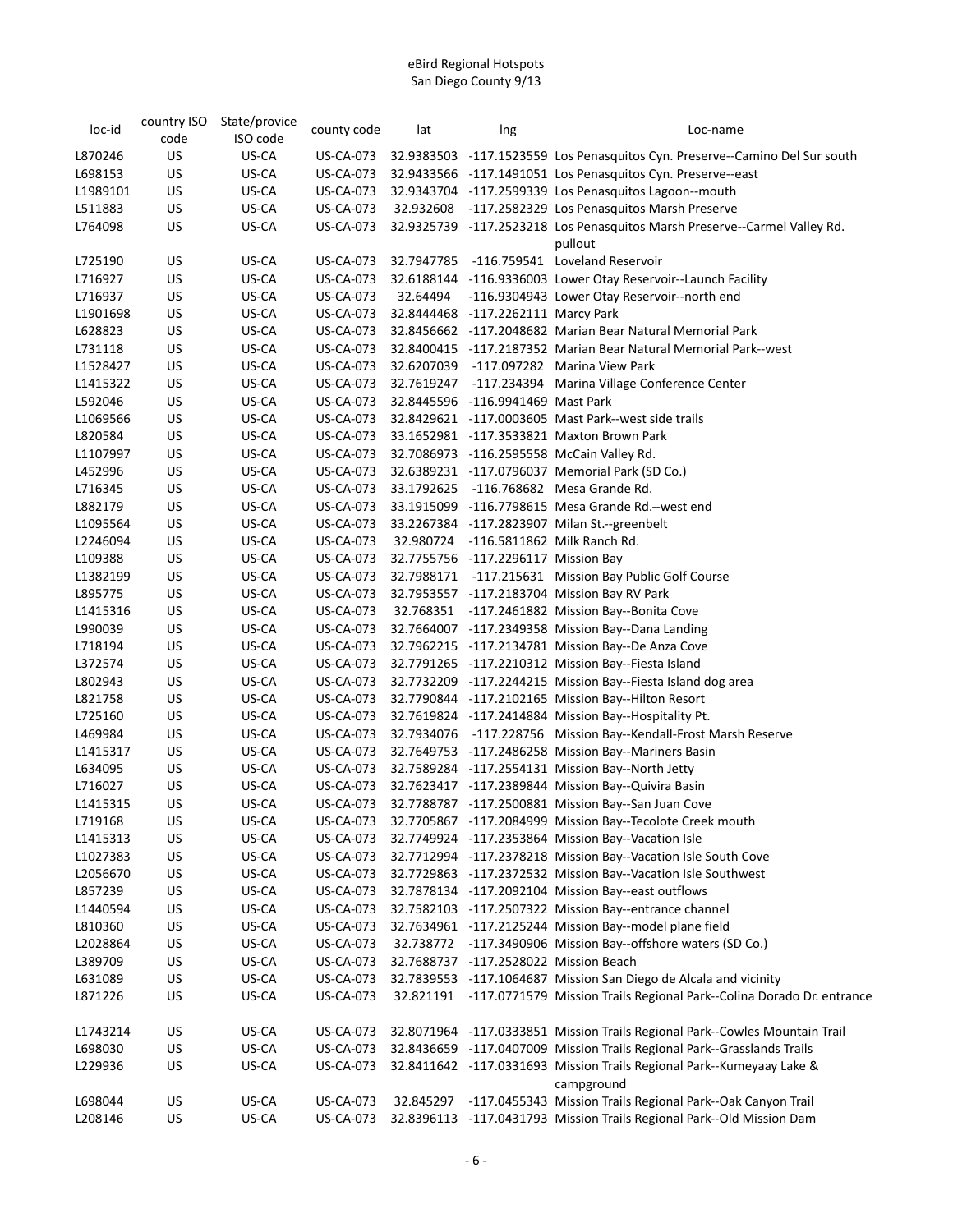| loc-id   | country ISO | State/provice | county code      | lat        | Ing                                   | Loc-name                                                                                |
|----------|-------------|---------------|------------------|------------|---------------------------------------|-----------------------------------------------------------------------------------------|
|          | code        | ISO code      |                  |            |                                       |                                                                                         |
| L713257  | US          | US-CA         | US-CA-073        |            |                                       | 32.8201946 -117.0568398 Mission Trails Regional Park--Visitor Center and loop<br>trails |
| L283132  | US          | US-CA         | <b>US-CA-073</b> |            |                                       | 32.8410887 -117.0379758 Mission Trails Regional Park--northeast section                 |
| L940460  | US          | US-CA         | <b>US-CA-073</b> |            |                                       | 32.7631078 -117.1942842 Mission Valley Preserve                                         |
| L2322268 | US          | US-CA         | <b>US-CA-073</b> |            |                                       | 33.3608575 -117.1448135 Monserate Mountain Preserve                                     |
| L725247  | US          | US-CA         | <b>US-CA-073</b> |            | 33.0482314 -117.2988472 Moonlight SB  |                                                                                         |
| L1906646 | US          | US-CA         | <b>US-CA-073</b> | 32.737497  |                                       | -117.137255 Morley Field--Disc Golf/Archery Range area                                  |
| L1159194 | US          | US-CA         | <b>US-CA-073</b> |            |                                       | 32.8397531 -117.2448063 Mt. Soledad Natural Park                                        |
| L792359  | US          | US-CA         | <b>US-CA-073</b> |            |                                       | 33.0174015 -116.9532368 Mt. Woodson Country Club--roadside walking trail                |
| L109399  | US          | US-CA         | <b>US-CA-073</b> |            |                                       | 32.7012146 -117.1982861 NAS North Island                                                |
| L2066077 | US          | US-CA         | <b>US-CA-073</b> | 32.6866854 |                                       | -117.204895 NAS North Island--Breakers Beach                                            |
| L2066083 | US          | US-CA         | <b>US-CA-073</b> |            |                                       | 32.6958327 -117.1901979 NAS North Island--O St. jogging path                            |
| L1981253 | US          | US-CA         | <b>US-CA-073</b> |            |                                       | 32.8096042 -116.8642759 Nancy Jane Park                                                 |
| L1408239 | US          | US-CA         | <b>US-CA-073</b> |            |                                       | 32.665299 -117.1055417 National City--19th St. Slough                                   |
| L831974  | US          | US-CA         | <b>US-CA-073</b> |            |                                       | 32.7894031 -117.0775652 Navajo Canyon Open Space                                        |
| L818231  | US          | US-CA         | US-CA-073        |            | 32.5719607 -117.0811915 Nestor Park   |                                                                                         |
| L867558  | US          | US-CA         | <b>US-CA-073</b> |            |                                       | 32.8400357 -117.282294 Nicholson Point                                                  |
| L526581  | US          | US-CA         | <b>US-CA-073</b> |            |                                       | 32.6364838 -117.4273682 Nine Mile Bank (SD Co.)                                         |
| L1513553 | US          | US-CA         | <b>US-CA-073</b> |            |                                       | 32.9773044 -117.2689084 North Bluff Lagoon                                              |
| L370868  | US          | US-CA         | <b>US-CA-073</b> |            |                                       | 33.129663 -117.0274615 Oak Hill Cemetery                                                |
| L302217  | US          | US-CA         | <b>US-CA-073</b> |            |                                       | 33.1758143 -117.2705984 Oak Riparian Park                                               |
| L676974  | US          | US-CA         | <b>US-CA-073</b> |            | 32.9140356 -116.8952179 Oakoasis OSP  |                                                                                         |
| L1024809 | US          | US-CA         | <b>US-CA-073</b> |            | 32.9043438 -116.4542842 Oasis Spring  |                                                                                         |
| L1091018 | US          | US-CA         | <b>US-CA-073</b> |            |                                       | 32.7502143 -117.2585875 Ocean Beach Pier                                                |
| L820527  | US          | US-CA         | <b>US-CA-073</b> |            |                                       | 33.1557732 -117.3515582 Ocean St. overlook                                              |
| L208705  | US          | US-CA         | <b>US-CA-073</b> |            |                                       | 33.2082972 -117.3980334 Oceanside Harbor                                                |
| L633733  | US          | US-CA         | <b>US-CA-073</b> |            |                                       | 33.2070635 -117.3943663 Oceanside Harbor--bait barge                                    |
| L1003190 | US          | US-CA         | <b>US-CA-073</b> |            |                                       | 33.1933055 -117.3858261 Oceanside Pier                                                  |
| L739057  | US          | US-CA         | <b>US-CA-073</b> |            |                                       | 33.2063678 -117.3964047 Oceanside north jetty--surf break                               |
| L716994  | US          | US-CA         | <b>US-CA-073</b> |            |                                       | 33.2010265 -117.390933 Oceanside south jetty--surf break                                |
| L1007998 | US          | US-CA         | <b>US-CA-073</b> |            |                                       | 33.1794852 -117.4555979 Oceanside--nearshore pelagic (SD Co.)                           |
| L1317633 | US          | US-CA         | US-CA-073        |            |                                       | 33.0906729 -117.007302 Old Milky Way at Frank Konyn Dairy                               |
| L866378  | US          | US-CA         | <b>US-CA-073</b> |            |                                       | 33.2577991 -116.2939954 Old Springs Road OSP                                            |
| L1451065 | US          | US-CA         | <b>US-CA-073</b> |            |                                       | 32.7630049 -117.1438237 Old Trolley Barn Park                                           |
| L1861423 | US          | US-CA         | <b>US-CA-073</b> |            |                                       | 32.6057243 -116.9300812 Otay Lake County Park                                           |
| L356484  | US          | US-CA         | <b>US-CA-073</b> |            |                                       | 32.6382184 -116.9282627 Otay Lakes--general area                                        |
| L2022074 | US          | US-CA         | <b>US-CA-073</b> |            |                                       | 32.6019459 -117.0104671 Otay Landfill (restricted access)                               |
| L447913  | US          | US-CA         | <b>US-CA-073</b> |            |                                       | 32.5700349 -116.8749619 Otay Mountain Rd.                                               |
| L2236580 | US          | US-CA         | <b>US-CA-073</b> |            |                                       | 32.6040512 -116.8836737 Otay Mountain Wilderness                                        |
| L802200  | US          | US-CA         | <b>US-CA-073</b> |            |                                       | 32.5882653 -117.0727426 Otay Valley Regional Park--Fenton Pond and Ranger               |
|          |             |               |                  |            |                                       | Station                                                                                 |
| L818240  | US          | US-CA         | <b>US-CA-073</b> |            |                                       | 32.5891105 -117.0658708 Otay Valley Regional Park--Heart Pond                           |
| L802201  | US          | US-CA         | <b>US-CA-073</b> | 32.590349  |                                       | -117.0860088 Otay Valley Regional Park--Hollister Pond                                  |
| L759985  | US          | US-CA         | <b>US-CA-073</b> |            | 32.7972018 -117.2574312 Pacific Beach |                                                                                         |
| L1654153 | US          | US-CA         | <b>US-CA-073</b> |            |                                       | 32.7246369 -116.4959487 Pacific Crest Trail--Buckman Springs Rd. trailhead              |
| L1546053 | US          | US-CA         | <b>US-CA-073</b> |            |                                       | 32.7813487 -116.4385531 Pacific Crest Trail--east of Cibetts Flat Campground            |
| L1435018 | US          | US-CA         | <b>US-CA-073</b> | 32.7507445 |                                       | -116.444531 Pacific Crest Trail--east of Kitchen Creek Rd.                              |
| L730126  | US          | US-CA         | <b>US-CA-073</b> |            |                                       | 32.7493474 -116.4583006 Pacific Crest Trail--west of Kitchen Creek Rd.                  |
| L2438643 | US          | US-CA         | <b>US-CA-073</b> |            |                                       | 33.3631873 -116.8369818 Palomar Mountain                                                |
| L561935  | US          | US-CA         | <b>US-CA-073</b> |            |                                       | 33.3319983 -116.9044018 Palomar Mtn. SP                                                 |
| L732016  | US          | US-CA         | <b>US-CA-073</b> |            |                                       | 33.3406392 -116.9015694 Palomar Mtn. SP--Doane Pond                                     |
| L561940  | US          | US-CA         | <b>US-CA-073</b> | 33.3574791 |                                       | -116.865027 Palomar Observatory                                                         |
| L563156  | US          | US-CA         | <b>US-CA-073</b> |            |                                       | 33.3430233 -116.8778157 Palomar Observatory--Lower Campground                           |
| L109411  | US          | US-CA         | <b>US-CA-073</b> |            | 33.1334961 -116.8523828 Pamo Valley   |                                                                                         |
| L1830072 | US          | US-CA         | <b>US-CA-073</b> | 32.713076  | -117.1678993 Pantoja Park             |                                                                                         |
| L1048992 | US          | US-CA         | <b>US-CA-073</b> |            |                                       | 32.6569002 -117.1084642 Paradise Creek Marsh                                            |
| L2067101 | US          | US-CA         | <b>US-CA-073</b> |            |                                       | 32.6297706 -117.0329332 Paseo Del Rey Park                                              |
|          |             |               |                  |            |                                       |                                                                                         |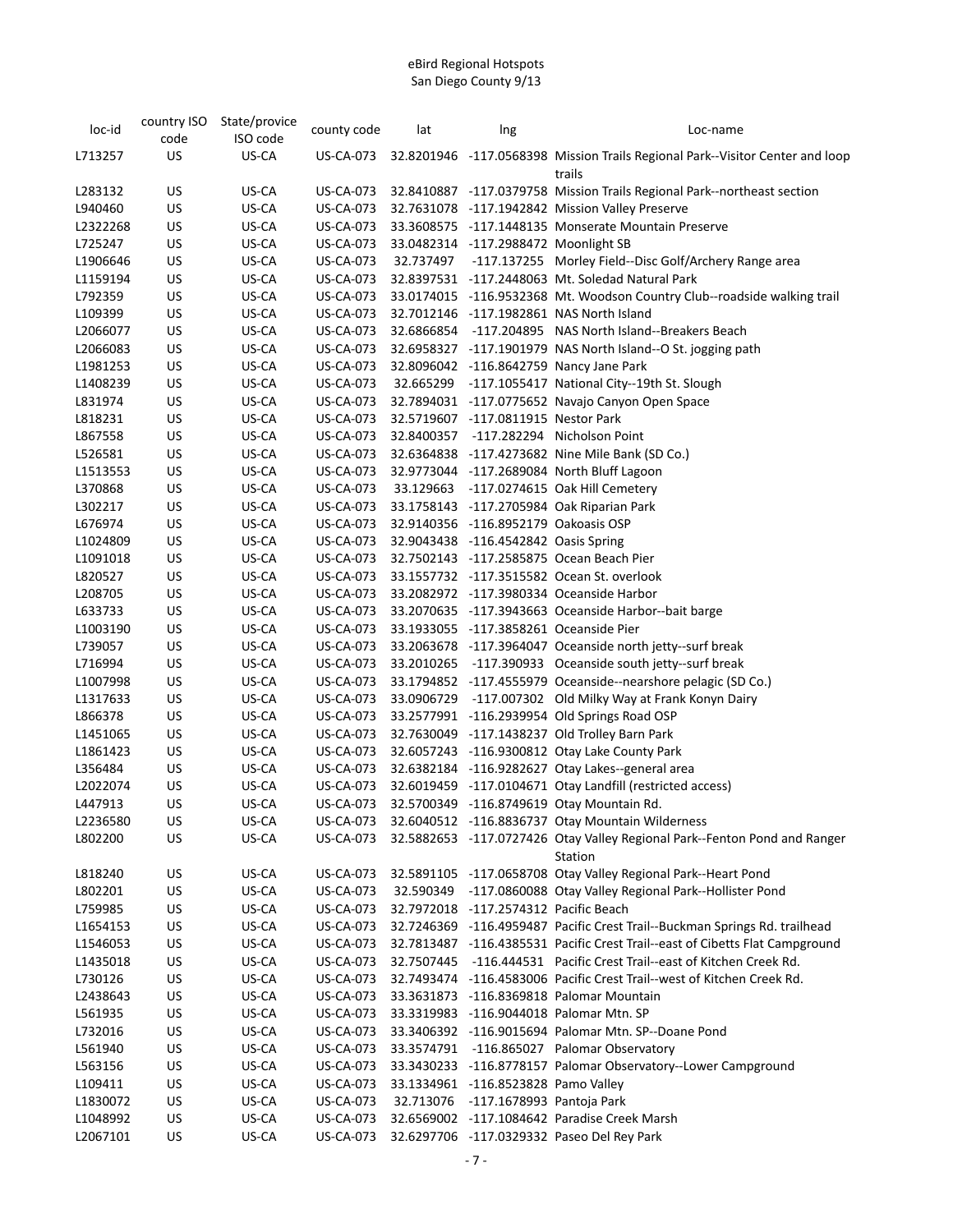| loc-id   | country ISO | State/provice | county code      | lat        | Ing                                   | Loc-name                                                           |
|----------|-------------|---------------|------------------|------------|---------------------------------------|--------------------------------------------------------------------|
|          | code        | ISO code      |                  |            |                                       |                                                                    |
| L497889  | US          | US-CA         | <b>US-CA-073</b> |            |                                       | 33.3417058 -117.0170867 Pauma Valley--Hwy 76 at Pauma Ridge Rd.    |
| L788021  | US          | US-CA         | US-CA-073        |            |                                       | 32.9090997 -117.2098088 Penasquitos Canyon                         |
| L966713  | US          | US-CA         | <b>US-CA-073</b> |            | 32.6496556 -117.1116614 Pepper Park   |                                                                    |
| L109330  | US          | US-CA         | <b>US-CA-073</b> | 32.6678473 |                                       | -117.139226    Phantom ISS Data                                    |
| L716156  | US          | US-CA         | <b>US-CA-073</b> | 32.8250406 |                                       | -116.530652 Pine Valley County Park                                |
| L1096830 | US          | US-CA         | <b>US-CA-073</b> |            |                                       | 32.5939737 -117.0419776 Poggi Creek greenbelt                      |
| L233548  | US          | US-CA         | <b>US-CA-073</b> | 32.850955  |                                       | -117.2734281 Point La Jolla--seawatch                              |
| L716313  | US          | US-CA         | <b>US-CA-073</b> |            |                                       | 32.7214297 -117.2502887 Point Loma Nazarene University             |
| L2367631 | US          | US-CA         | US-CA-073        | 32.7143086 |                                       | -117.254933 Point Loma Nazarene University--cliff                  |
| L109307  | US          | US-CA         | <b>US-CA-073</b> |            |                                       | 32.6985809 -117.2452163 Point Loma--general area                   |
| L455041  | US          | US-CA         | <b>US-CA-073</b> |            |                                       | 32.7134299 -117.2433326 Point Loma--residential area               |
| L2236575 | US          | US-CA         | <b>US-CA-073</b> |            |                                       | 32.6147138 -116.5946496 Potrero County Park                        |
| L1100574 | US          | US-CA         | <b>US-CA-073</b> |            |                                       | 32.8543369 -117.2420168 Pottery Canyon Natural Park                |
| L794370  | US          | US-CA         | <b>US-CA-073</b> |            | 32.7586515 -117.1931255 Presidio Park |                                                                    |
| L717362  | US          | US-CA         | <b>US-CA-073</b> | 32.606406  |                                       | -117.2872922 Pt. Loma--offshore waters (SD Co.)                    |
| L2029110 | US          | US-CA         | <b>US-CA-073</b> |            |                                       | 32.7585064 -117.2382832 Quivira Way bike path                      |
| L825565  | US          | US-CA         | <b>US-CA-073</b> | 33.0534216 |                                       | -116.859169 Ramona Community Park                                  |
| L283582  | US          | US-CA         | <b>US-CA-073</b> |            |                                       | 33.0401497 -116.9425351 Ramona Grasslands Preserve                 |
| L1344876 | US          | US-CA         | <b>US-CA-073</b> | 33.03401   |                                       | -116.9499537 Ramona Grasslands Preserve--Wildflower Loop           |
| L2398900 | US          | US-CA         | <b>US-CA-073</b> |            |                                       | 33.0043281 -116.7786083 Ramona Oaks Park                           |
| L491052  | US          | US-CA         | <b>US-CA-073</b> |            | 33.0516051 -116.8479466 Ramona Pond   |                                                                    |
| L657088  | US          | US-CA         | <b>US-CA-073</b> |            |                                       | 33.0315311 -116.9356227 Ramona Wildlife Research Institute         |
| L598700  | US          | US-CA         | <b>US-CA-073</b> | 33.04852   | -117.07699                            | Rancho Bernando Community Park                                     |
| L1899682 | US          | US-CA         | <b>US-CA-073</b> |            |                                       | 33.0393303 -116.9361059 Rangeland Rd.                              |
| L1409010 | US          | US-CA         | US-CA-073        |            |                                       | 33.0480403 -116.9355126 Rangeland Rd.--RMWD Pond overlook          |
| L235490  | US          | US-CA         | US-CA-073        |            |                                       | 32.6440297 -117.0192439 Rice Canyon OSP                            |
| L958619  | US          | US-CA         | <b>US-CA-073</b> |            |                                       | 32.7636254 -117.1755001 Riverwalk Golf Course                      |
| L1465301 | US          | US-CA         | <b>US-CA-073</b> |            | 32.7541845 -117.2403002 Robb Field    |                                                                    |
| L961707  | US          | US-CA         | <b>US-CA-073</b> |            | 32.6651739 -117.0327925 Rohr Park     |                                                                    |
| L760845  | US          | US-CA         | <b>US-CA-073</b> | 32.8563378 |                                       | -117.220881 Rose Canyon Park                                       |
| L774495  | US          | US-CA         | <b>US-CA-073</b> | 32.849524  |                                       | -117.2236168 Rose Canyon Park--Governor Dr. entrance               |
| L2145354 | US          | US-CA         | <b>US-CA-073</b> |            |                                       | 32.9072352 -117.2311914 Roselle St. riparian                       |
| L1078012 | US          | US-CA         | <b>US-CA-073</b> | 33.209788  |                                       | -117.3616219 Rosicrucian Fellowship Center                         |
| L2083782 | US          | US-CA         | US-CA-073        | 33.4402424 | -117.285372 Ross Lake                 |                                                                    |
| L716168  | US          | US-CA         | <b>US-CA-073</b> | 32.7749529 | -117.072587 SDSU                      |                                                                    |
| L1852937 | US          | US-CA         | <b>US-CA-073</b> | 32.6438644 |                                       | -116.945233 Salt Creek Community Park                              |
| L371611  | US          | US-CA         | <b>US-CA-073</b> |            |                                       | 32.8414297 -117.2137785 San Clemente Canyon                        |
| L416917  | US          | US-CA         | <b>US-CA-073</b> | 32.6422281 |                                       | -117.140829 San Diego Bay--Attu Ave.                               |
| L802661  | US          | US-CA         | <b>US-CA-073</b> | 32.686191  |                                       | -117.2328839 San Diego Bay--Ballast Point                          |
| L1893357 | US          | US-CA         | <b>US-CA-073</b> |            |                                       | 32.7156974 -117.1736526 San Diego Bay--Broadway Pier               |
| L715885  | US          | US-CA         | US-CA-073        |            |                                       | 32.6943604 -117.2356761 San Diego Bay--bait barges                 |
| L620877  | US          | US-CA         | US-CA-073        | 32.69675   |                                       | -117.2312879 San Diego Bay--northwest                              |
| L873348  | US          | US-CA         | <b>US-CA-073</b> | 33.0531158 |                                       | -117.280587 San Diego Botanic Garden                               |
| L2204935 | US          | US-CA         | <b>US-CA-073</b> |            |                                       | 32.6815551 -117.3515167 San Diego County pelagic--general location |
| L1502515 | US          | US-CA         | <b>US-CA-073</b> |            |                                       | 32.7179012 -117.1734353 San Diego Cruise Ship Terminal             |
| L1313326 | US          | US-CA         | <b>US-CA-073</b> |            |                                       | 32.7314606 -117.1951962 San Diego International Airport            |
| L735960  | US          | US-CA         | US-CA-073        | 32.7280584 |                                       | -117.1791099 San Diego International Airport -- SE Parking Lot     |
| L1120001 | US          | US-CA         | <b>US-CA-073</b> | 32.7240139 |                                       | -116.9318333 San Diego NWR                                         |
| L596212  | US          | US-CA         | <b>US-CA-073</b> | 32.7137009 |                                       | -116.9543997 San Diego NWR--Otay-Sweetwater Unit                   |
| L1238726 | US          | US-CA         | <b>US-CA-073</b> |            |                                       | 32.5894046 -117.1206124 San Diego NWR--Pond 10A                    |
| L2286634 | US          | US-CA         | <b>US-CA-073</b> | 32.5864019 |                                       | -117.1028048 San Diego NWR--Pond 20A                               |
| L859942  | US          | US-CA         | <b>US-CA-073</b> | 32.5909555 |                                       | -117.1130708 San Diego NWR--Pond 23                                |
| L470146  | US          | US-CA         | <b>US-CA-073</b> | 32.598109  |                                       | -117.1045793 San Diego NWR--South Bay Salt Works (restricted       |
|          |             |               |                  |            |                                       | access)                                                            |
| L1887606 | US          | US-CA         | <b>US-CA-073</b> |            |                                       | 32.5945005 -117.1193178 San Diego NWR--pond 10                     |
| L1887609 | US          | US-CA         | <b>US-CA-073</b> |            |                                       | 32.6000865 -117.1195538 San Diego NWR--pond 11                     |
| L2286633 | US          | US-CA         | <b>US-CA-073</b> |            |                                       | 32.5934437 -117.1008307 San Diego NWR--pond 20                     |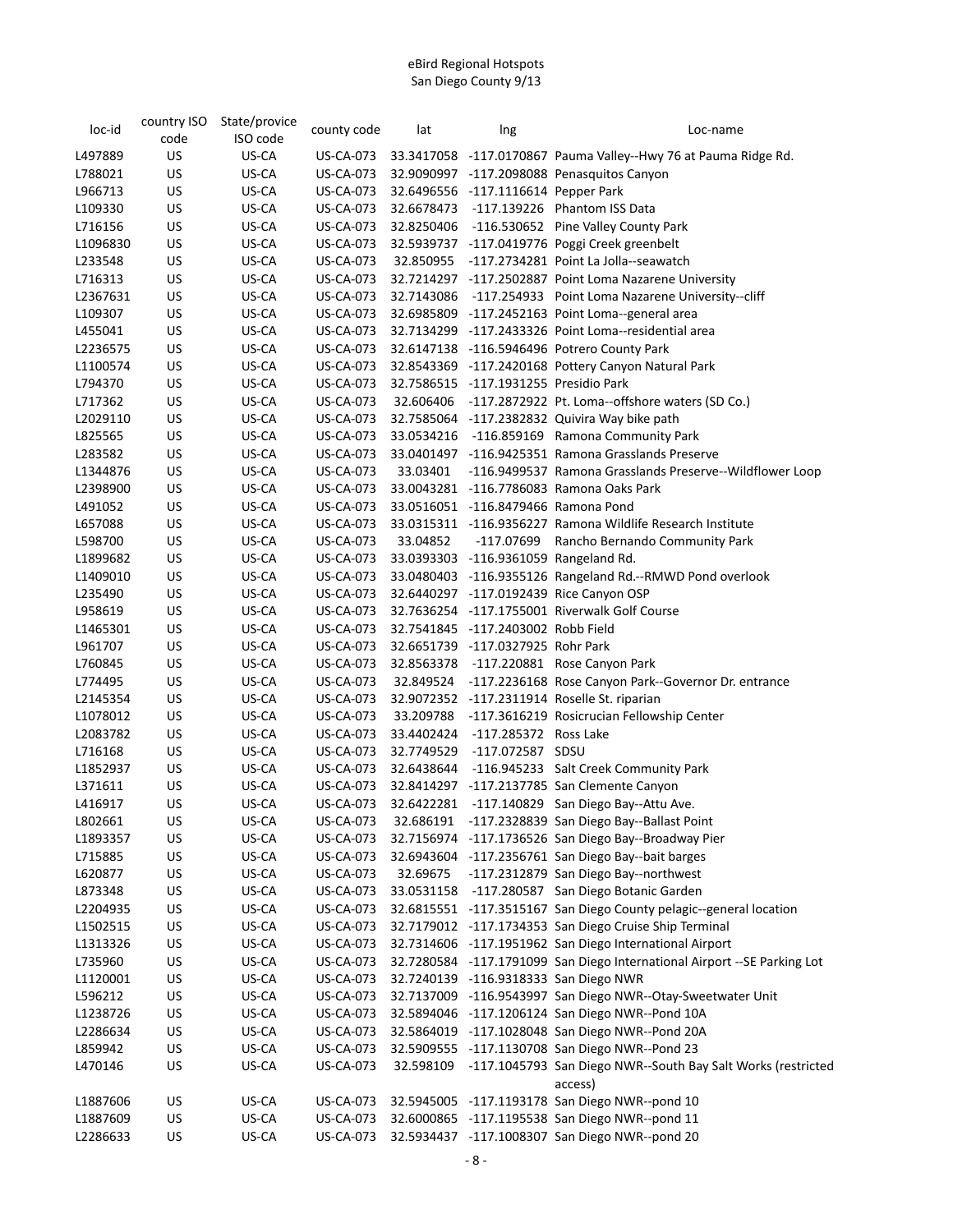| loc-id   | country ISO | State/provice | county code      | lat        | Ing                                    | Loc-name                                                                  |
|----------|-------------|---------------|------------------|------------|----------------------------------------|---------------------------------------------------------------------------|
|          | code        | ISO code      |                  |            |                                        |                                                                           |
| L2286632 | US          | US-CA         | <b>US-CA-073</b> |            |                                        | 32.5913198 -117.104795 San Diego NWR--pond 22                             |
| L1882554 | US          | US-CA         | <b>US-CA-073</b> |            |                                        | 32.9789124 -117.2255377 San Diego Polo Club                               |
| L265888  | US          | US-CA         | <b>US-CA-073</b> |            |                                        | 32.7584613 -117.2283376 San Diego River--I-5 to Robb Field                |
| L470552  | US          | US-CA         | <b>US-CA-073</b> |            |                                        | 32.7715791 -117.1503925 San Diego River--Mission Valley                   |
| L810352  | US          | US-CA         | <b>US-CA-073</b> |            |                                        | 32.8449632 -116.9869065 San Diego River--behind Wal-Mart in Santee        |
| L1887635 | US          | US-CA         | <b>US-CA-073</b> |            |                                        | 32.7582532 -117.2304483 San Diego River--between the bridges              |
| L757716  | US          | US-CA         | <b>US-CA-073</b> |            |                                        | 32.7596522 -117.2171678 San Diego River--east of bridges                  |
| L506275  | US          | US-CA         | <b>US-CA-073</b> |            |                                        | 32.7566723 -117.2405199 San Diego River--west of bridges                  |
| L1176938 | US          | US-CA         | <b>US-CA-073</b> |            |                                        | 32.6369271 -117.5791168 San Diego Trough (SD Co.)                         |
| L586475  | US          | US-CA         | <b>US-CA-073</b> |            | 32.7348914 -117.1508861 San Diego Zoo  |                                                                           |
| L384938  | US          | US-CA         | <b>US-CA-073</b> |            |                                        | 33.0959638 -116.9994593 San Diego Zoo Safari Park                         |
| L2068563 | US          | US-CA         | <b>US-CA-073</b> |            |                                        | 33.0936269 -116.9976139 San Diego Zoo Safari Park--lower area             |
| L1079158 | US          | US-CA         | <b>US-CA-073</b> |            |                                        | 33.1022913 -116.9964337 San Diego Zoo Safari Park--upper area             |
| L1050151 | US          | US-CA         | <b>US-CA-073</b> |            |                                        | 32.7354942 -117.1488728 San Diego Zoo--entrance trees                     |
| L1345683 | US          | US-CA         | <b>US-CA-073</b> |            |                                        | 32.7544275 -117.197177 San Diego--Old Town                                |
| L1532020 | US          | US-CA         | <b>US-CA-073</b> |            |                                        | 32.9696861 -117.2395813 San Dieguito Lagoon--Dust Devil Trails            |
| L724385  | US          | US-CA         | <b>US-CA-073</b> |            |                                        | 32.9746696 -117.2418805 San Dieguito Lagoon--NE                           |
| L1037525 | US          | US-CA         | <b>US-CA-073</b> |            |                                        | 32.9652854 -117.2399002 San Dieguito Lagoon--SE                           |
| L821750  | US          | US-CA         | <b>US-CA-073</b> |            |                                        | 32.9717858 -117.2647619 San Dieguito Lagoon--mouth                        |
| L799306  | US          | US-CA         | <b>US-CA-073</b> |            |                                        | 32.9671292 -117.2563934 San Dieguito Lagoon--west                         |
| L548691  | US          | US-CA         | <b>US-CA-073</b> |            |                                        | 32.9988741 -117.2358799 San Dieguito Park                                 |
| L631085  | US          | US-CA         | <b>US-CA-073</b> |            |                                        | 33.0019469 -117.2341472 San Dieguito Park--upper                          |
| L1361766 | US          | US-CA         | <b>US-CA-073</b> |            |                                        | 33.0410614 -117.0395824 San Dieguito River Park                           |
| L908182  | US          | US-CA         | <b>US-CA-073</b> | 33.0100715 |                                        | -117.239989 San Elijo Lagoon--La Orilla Trail                             |
| L761141  | US          | US-CA         | <b>US-CA-073</b> |            |                                        | 33.0120039 -117.2737146 San Elijo Lagoon--Nature Center Loop              |
| L908180  | US          | US-CA         | US-CA-073        | 33.003562  |                                        | -117.2724545 San Elijo Lagoon--Rios Ave. entrance                         |
| L577740  | US          | US-CA         | <b>US-CA-073</b> |            |                                        | 33.0094912 -117.2544408 San Elijo Lagoon--east                            |
| L801712  | US          | US-CA         | <b>US-CA-073</b> |            |                                        | 33.0098141 -117.2779739 San Elijo Lagoon--outer marsh                     |
| L192604  | US          | US-CA         | <b>US-CA-073</b> |            |                                        | 33.0072018 -117.2717335 San Elijo Lagoon--west                            |
| L2390732 | US          | US-CA         | <b>US-CA-073</b> |            | 33.0215656 -117.2856267 San Elijo SB   |                                                                           |
| L1111067 | US          | US-CA         | <b>US-CA-073</b> |            |                                        | 33.2321545 -117.3196936 San Luis Rey Mission                              |
| L1171021 | US          | US-CA         | <b>US-CA-073</b> |            |                                        | 33.2503882 -116.7896676 San Luis Rey Picnic Area                          |
| L2150732 | US          | US-CA         | <b>US-CA-073</b> |            |                                        | 33.2951667 -117.2195721 San Luis Rey River Park--Bonsall area             |
| L1177649 | US          | US-CA         | <b>US-CA-073</b> |            |                                        | 33.2193025 -117.3608923 San Luis Rey River--Airport Rd. at Benet Hill Rd. |
| L635454  | US          | US-CA         | <b>US-CA-073</b> |            |                                        | 33.2030372 -117.3900734 San Luis Rey River--mouth                         |
| L632469  | US          | US-CA         | <b>US-CA-073</b> |            |                                        | 33.2149224 -117.3658276 San Luis Rey River--riparian area                 |
| L1822188 | US          | US-CA         | <b>US-CA-073</b> |            |                                        | 33.1603308 -117.1499338 San Marcos Cemetery                               |
| L811637  | US          | US-CA         | <b>US-CA-073</b> |            |                                        | 33.3892412 -117.5910473 San Mateo Creek                                   |
| L715896  | US          | US-CA         | <b>US-CA-073</b> |            | 33.3643701 -117.5471878 San Onofre SB  |                                                                           |
| L715153  | US          | US-CA         | <b>US-CA-073</b> |            |                                        | 33.3815728 -117.5813055 San Onofre SB--Trestles Surf Break                |
| L1882429 | US          | US-CA         | US-CA-073        |            |                                        | 33.086349 -116.9899347 San Pasqual Battlefield                            |
| L1056145 | US          | US-CA         | US-CA-073        |            |                                        | 33.0884494 -116.9896317 San Pasqual Valley                                |
| L2335776 | US          | US-CA         | US-CA-073        |            |                                        | 33.4278956 -117.2485399 Sandia Creek Drive                                |
| L1191671 | US          | US-CA         | <b>US-CA-073</b> |            |                                        | 33.4110245 -117.2388411 Santa Margarita River Trail                       |
| L865869  | US          | US-CA         | <b>US-CA-073</b> |            |                                        | 33.1306513 -116.6777658 Santa Ysabel Mission                              |
| L923084  | US          | US-CA         | US-CA-073        | 33.1227252 |                                        | -116.669013 Santa Ysabel OSP--East                                        |
| L923083  | US          | US-CA         | <b>US-CA-073</b> |            |                                        | 33.1016075 -116.7000919 Santa Ysabel OSP--West                            |
| L192625  | US          | US-CA         | US-CA-073        |            |                                        | 32.8570948 -117.0071411 Santee Lakes Rec Preserve                         |
| L802202  | US          | US-CA         | US-CA-073        |            |                                        | 32.5921286 -117.0925279 Saturn Blvd.--north end                           |
| L1104695 | US          | US-CA         | US-CA-073        |            |                                        | 33.0985793 -116.4716649 Scissors Crossing                                 |
| L634099  | US          | US-CA         | US-CA-073        | 32.8666836 |                                        | -117.256093 Scripps Institute Pier                                        |
| L879387  | US          | US-CA         | <b>US-CA-073</b> |            |                                        | 32.9113065 -117.1038562 Scripps Library pond                              |
| L511864  | US          | US-CA         | <b>US-CA-073</b> |            |                                        | 32.7653362 -117.2267818 SeaWorld San Diego                                |
| L2083999 | US          | US-CA         | <b>US-CA-073</b> |            | 32.9586256 -117.267766 Seagrove Park   |                                                                           |
| L719164  | US          | US-CA         | US-CA-073        |            |                                        | 32.8411953 -116.9546556 Shadow Mountain Park                              |
| L719039  | US          | US-CA         | <b>US-CA-073</b> |            |                                        | 32.7600888 -116.4723217 Sheephead Mountain Rd.                            |
| L2055079 | US          | US-CA         | US-CA-073        |            | 32.7132831 -117.2273827 Shelter Island |                                                                           |
|          |             |               |                  |            |                                        |                                                                           |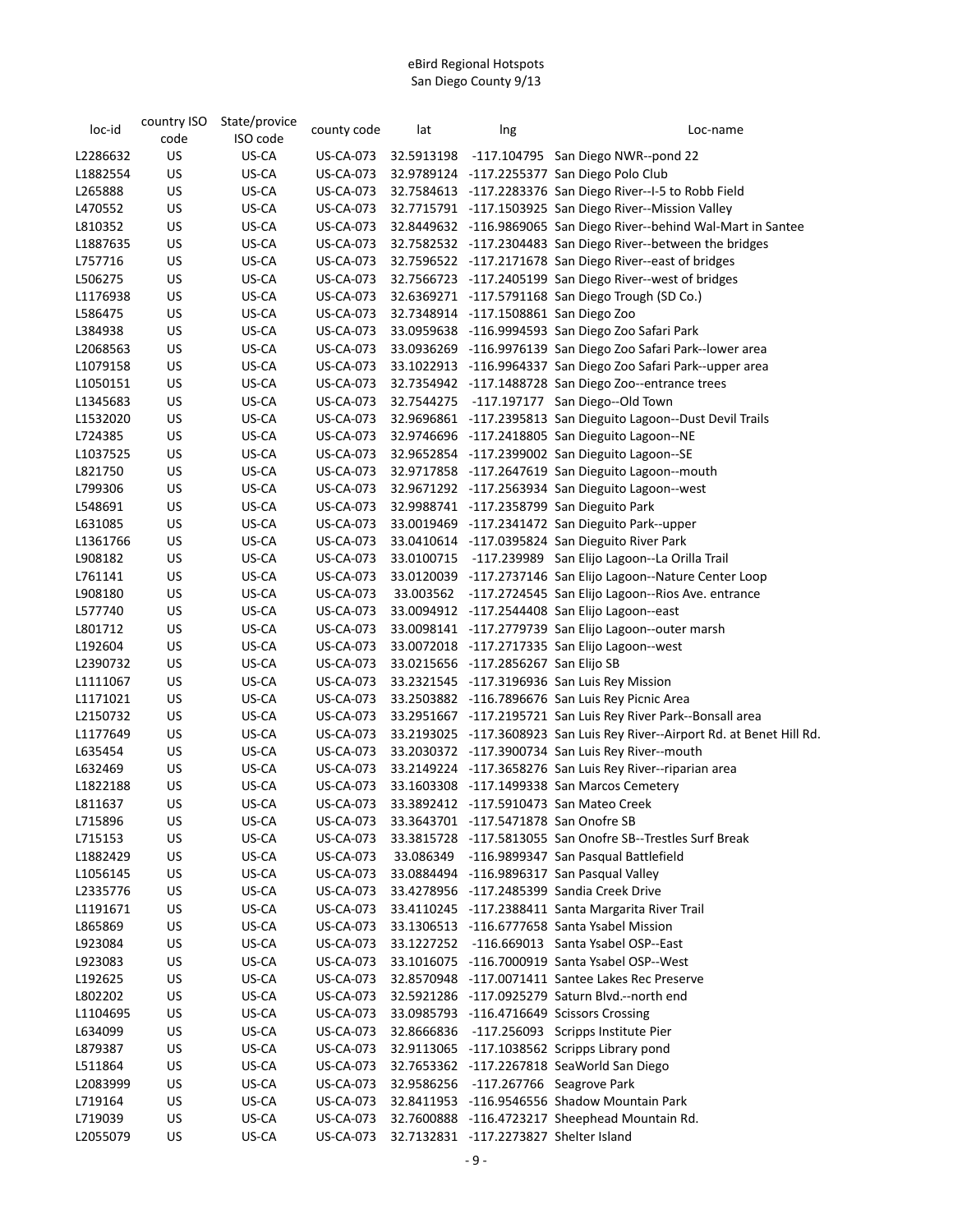| loc-id   | country ISO<br>code | State/provice<br>ISO code | county code      | lat        | Ing                                    | Loc-name                                                                       |
|----------|---------------------|---------------------------|------------------|------------|----------------------------------------|--------------------------------------------------------------------------------|
| L718195  | US                  | US-CA                     | US-CA-073        |            |                                        | 32.7218825 -117.2232628 Shelter Island--northeast basin                        |
| L771882  | US                  | US-CA                     | <b>US-CA-073</b> |            |                                        | 32.7155218 -117.2232842 Shelter Island--public boat launch                     |
| L771880  | US                  | US-CA                     | <b>US-CA-073</b> |            |                                        | 32.7085348 -117.2336698 Shelter Island--south end                              |
| L433164  | US                  | US-CA                     | <b>US-CA-073</b> |            |                                        | 32.6224634 -117.1380506 Silver Strand SB                                       |
| L458032  | US                  | US-CA                     | <b>US-CA-073</b> |            |                                        | 32.6348936 -117.1402645 Silver Strand SB--Crown Cove                           |
| L124367  | US                  | US-CA                     | <b>US-CA-073</b> | 32.91989   |                                        | -116.88022 Silverwood Wildlife Sanctuary                                       |
| L2202422 | US                  | US-CA                     | <b>US-CA-073</b> | 32.766037  |                                        | -116.8318051 Sloane Canyon                                                     |
| L451055  | <b>US</b>           | US-CA                     | <b>US-CA-073</b> |            |                                        | 32.9204661 -117.2397745 Sorrento Valley Ponds                                  |
| L761524  | US                  | US-CA                     | <b>US-CA-073</b> |            |                                        | 32.6023526 -117.1240157 South Bay Marine Biological Study Area                 |
| L739066  | US                  | US-CA                     | <b>US-CA-073</b> |            |                                        | 33.1151777 -117.324948 South Carlsbad SB--North Ponto                          |
| L739062  | US                  | US-CA                     | <b>US-CA-073</b> |            |                                        | 33.0857842 -117.312869 South Carlsbad SB--South Ponto                          |
| L716165  | US                  | US-CA                     | <b>US-CA-073</b> |            | 32.7207573 -117.126317 South Park      |                                                                                |
| L1444827 | US                  | US-CA                     | <b>US-CA-073</b> |            |                                        | 32.7290755 -117.2038194 Spanish Landing Park                                   |
| L1049677 | US                  | US-CA                     | <b>US-CA-073</b> |            |                                        | 32.6906859 -117.1763206 Spreckles Park                                         |
| L2195025 | US                  | US-CA                     | <b>US-CA-073</b> |            |                                        | 32.733801 -116.9409469 Steele Canyon Bridge                                    |
| L2041019 | US                  | US-CA                     | US-CA-073        |            |                                        | 33.3863029 -117.1643829 Stewart Canyon                                         |
| L867554  | US                  | US-CA                     | <b>US-CA-073</b> |            |                                        | 32.8188334 -117.2761142 Sun Gold Point                                         |
| L1885077 | US                  | US-CA                     | US-CA-073        |            | 33.0604204 -117.2406455 Sun Vista Park |                                                                                |
| L818230  | US                  | US-CA                     | <b>US-CA-073</b> |            |                                        | 32.5806852 -117.0781016 Sunnyslope Park                                        |
| L725137  | US                  | US-CA                     | <b>US-CA-073</b> |            |                                        | 32.9944065 -116.5421936 Sunrise Hwy--Pedro Fages Monument                      |
| L2261952 | US                  | US-CA                     | <b>US-CA-073</b> |            |                                        | 32.82236 -116.5048304 Sunrise Hwy--mile 14.5 pullout                           |
| L2261976 | US                  | US-CA                     | <b>US-CA-073</b> |            |                                        | 32.8609416 -116.4620639 Sunrise Hwy--mile 19 pullout                           |
| L1494355 | US                  | US-CA                     | <b>US-CA-073</b> |            |                                        | 32.5588382 -117.1104528 Sunset Ave. trail                                      |
| L386081  | US                  | US-CA                     | <b>US-CA-073</b> |            | 32.7302163 -117.2565866 Sunset Cliffs  |                                                                                |
| L845762  | US                  | US-CA                     | <b>US-CA-073</b> |            |                                        | 32.7293499 -117.2564551 Sunset Cliffs--Peace Rock                              |
| L2024859 | US                  | US-CA                     | US-CA-073        |            |                                        | 33.0648593 -117.0641112 Sunset Dr.--Mule Hill Trail                            |
| L1640392 | US                  | US-CA                     | <b>US-CA-073</b> |            |                                        | 33.066092 -117.0682742 Sunset Dr.--euc & riparian patch                        |
| L2024856 | US                  | US-CA                     | <b>US-CA-073</b> |            |                                        | 33.0626668 -117.0684135 Sunset Dr.--south trail                                |
| L799350  | US                  | US-CA                     | <b>US-CA-073</b> | 33.0344453 |                                        | -117.29285 Swami's Surf Break                                                  |
| L1124218 | US                  | US-CA                     | <b>US-CA-073</b> |            |                                        | 32.6824413 -117.0021844 Sweetwater Campground                                  |
| L812292  | US                  | US-CA                     | <b>US-CA-073</b> |            |                                        | 32.6402148 -117.1109633 Sweetwater Marsh NWR                                   |
| L2120818 | US                  | US-CA                     | US-CA-073        |            |                                        | 32.6390587 -117.1143115 Sweetwater Marsh NWR--mudflats                         |
| L899680  | US                  | US-CA                     | <b>US-CA-073</b> |            |                                        | 32.6744584 -117.0209774 Sweetwater Regional Park                               |
| L982508  | US                  | US-CA                     | <b>US-CA-073</b> |            |                                        | 32.6730494 -117.0237064 Sweetwater Regional Park--Morrison Pond                |
| L1022604 | US                  | US-CA                     | <b>US-CA-073</b> |            |                                        | 32.6877509 -117.0065403 Sweetwater Regional Park--Summit Trail                 |
| L1341248 | US                  | US-CA                     | US-CA-073        |            |                                        | 32.6483632 -117.0570108 Sweetwater Regional Park--Westgate Staging Area        |
| L247953  | US                  | US-CA                     | US-CA-073        |            |                                        | 32.6947953 -116.9938513 Sweetwater Reservoir                                   |
| L2131329 | US                  | US-CA                     |                  |            |                                        | US-CA-073 32.6879495 -116.9982576 Sweetwater Reservoir--fishing access lot     |
| L486417  | US                  | US-CA                     | US-CA-073        |            |                                        | 32.6584842 -117.0834053 Sweetwater River channel                               |
| L1892435 | US                  | US-CA                     | US-CA-073        |            |                                        | 32.6562652 -117.0758061 Sweetwater River--east of 2nd Ave.                     |
| L458123  | US                  | US-CA                     | US-CA-073        |            |                                        | 32.6558885 -117.0889163 Sweetwater River--west of 2nd Ave.                     |
| L1169050 | US                  | US-CA                     | <b>US-CA-073</b> |            |                                        | 32.9449844 -116.9640541 Sycamore Canyon County Park--Hwy 67 entrance           |
| L860722  | US                  | US-CA                     | <b>US-CA-073</b> |            | 32.8207981 -117.2794295 Tattler Rock   |                                                                                |
| L235486  | US                  | US-CA                     | <b>US-CA-073</b> |            |                                        | 32.7751238 -117.1890015 Tecolote Canyon Natural Park                           |
| L2253895 | US                  | US-CA                     | <b>US-CA-073</b> | 32.8058    |                                        | -117.19338 Tecolote Canyon Natural Park--Balboa Ave. to Mt Acadia<br>Blvd.     |
| L711924  | US                  | US-CA                     | <b>US-CA-073</b> |            |                                        | 32.6456627 -117.0427179 Terra Nova Park                                        |
| L717370  | US                  | US-CA                     | <b>US-CA-073</b> |            |                                        | 32.6440004 -117.7281189 Thirty Mile Bank (SD Co.)                              |
| L1157530 | US                  | US-CA                     | <b>US-CA-073</b> |            |                                        | 32.884849 -116.5745974 Thousand Trails Campground                              |
| L736293  | US                  | US-CA                     | <b>US-CA-073</b> | 32.9717758 |                                        | -116.68854 Three Sisters Falls                                                 |
| L820180  | US                  | US-CA                     | <b>US-CA-073</b> |            |                                        | 32.5743315 -117.1260132 Tijuana Estuary Visitor Center                         |
| L418752  | US                  | US-CA                     | <b>US-CA-073</b> |            |                                        | 32.5542929 -117.0857942 Tijuana River Valley Regional Park--Bird and Butterfly |
|          |                     |                           |                  |            |                                        | Garden                                                                         |
| L469003  | US                  | US-CA                     | <b>US-CA-073</b> |            |                                        | 32.5567428 -117.0849895 Tijuana River Valley Regional Park--Community Gardens  |
| L1441797 | US                  | US-CA                     | <b>US-CA-073</b> |            |                                        | 32.5558943 -117.0967245 Tijuana River Valley Regional Park--Sunset Ave. ponds  |
| L777521  | US                  | US-CA                     | US-CA-073        |            |                                        | 32.5577827 -117.0764387 Tijuana River Valley Regional Park--ball fields        |
| L1442871 | US                  | US-CA                     | <b>US-CA-073</b> | 32.54382   |                                        | -117.07528 Tijuana River Valley Regional Park--headquarters                    |